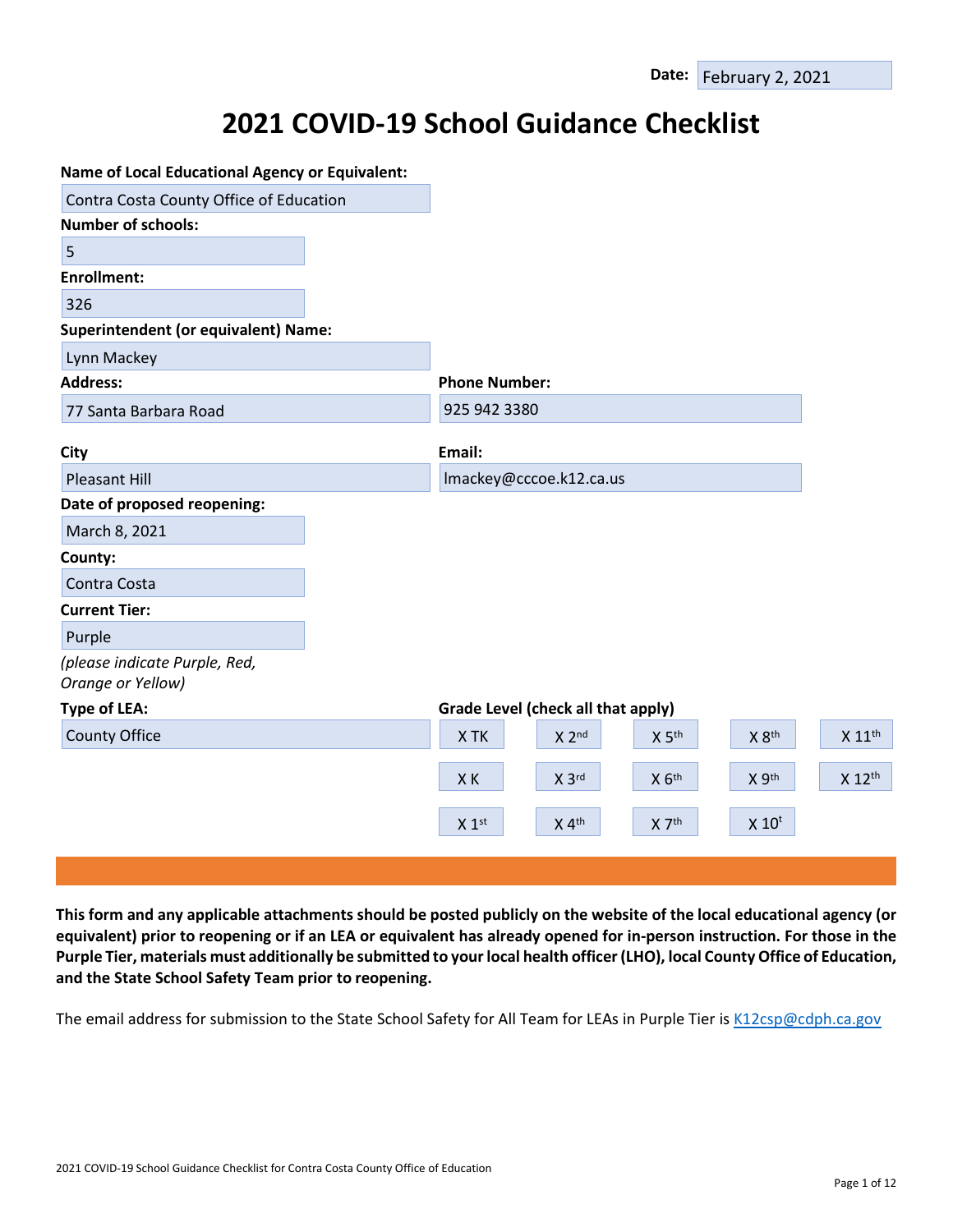**LEAs or equivalent in Counties with a case rate >=25/100,000 individuals can submit materials but cannot re-open a school until the county is below 25 cases per 100,000 (adjusted rate) for 5 consecutive days.**

# **For Local Educational Agencies (LEAs or equivalent) in ALL TIERS:**

I, Lynn Mackey, post to the website of the local educational agency (or equivalent) the COVID Safety Plan, which consists of two elements: the **COVID-19 Prevention Program (CPP)**, pursuant to CalOSHA requirements, and this **CDPH COVID-19 Guidance Checklist** and accompanying documents, which satisfies requirements for the safe reopening of schools per CDPH [Guidance on Schools.](https://www.cdph.ca.gov/Programs/CID/DCDC/CDPH%20Document%20Library/COVID-19/Consolidated_Schools_Guidance.pdf) For those seeking to open while in the Purple Tier, these plans have also been submitted to the local health officer (LHO) and the State School Safety Team. X

I confirm that reopening plan(s) address the following, consistent with guidance from the California Department of Public Health and the local health department:

**Stable group structures (where applicable)**: How students and staff will be kept in stable groups with fixed membership that stay together for all activities (e.g., instruction, lunch, recess) and minimize/avoid contact with other groups or individuals who are not part of the stable group. X

Following local and state requirements, the number of students permitted on campus each school day and in classrooms will be limited to the amount that can be safely accommodated while maintaining a physical distance of 6 feet between individuals.

Students will be grouped by class and will spend the majority of each school day with the same group. Any equipment that is used by a stable group will not be shared with another stable group until it has been cleaned. When multiple groups are outdoors at the same time, plenty of physical distancing will ensure that each group has ample room to practice distancing and at the same time hang out, play and move within their cohort.

During lunch, groups will remain together either in the home classroom or a designated space away from other groups. Student and staff lunch time will be scheduled to avoid multiple students or staff eating or drinking without masks.

Staff members are expected to follow the same guidelines as students and limit any interactions with other groups when possible. Staff will sign up at designated time slots to use xerox machines and other shared spaces/objects. Staff will remember physical distancing when in shared areas and will always wear masks. All meetings will be held using digital platforms unless meetings are one-to-one or small group and guidelines are followed.

Related Service Providers will see students virtually for group services or in a one-to-one setting for individual services. Individual services may be conducted virtually while students are in the classrooms or in an alternative work area.

Certain staff members will be authorized to work with multiple cohorts. These include principals, administrators, nurses, subject matter teachers, behavioral and mental health support staff. These staff must follow PPE and handwashing procedures and must log their movement between classrooms and instructional areas via a tracking sign-in sheet.

Please provide specific information regarding:

How many students and staff will be in each planned stable, group structure? (If planning more than one type of group, what is the minimum and maximum number of students and staff in the groups?)

Stable groups will be classroom groups and will be determined by number of staff and students who can safely maintain physical distance recommendations including 6 ft distance between all work stations. Special education classes will continue to maintain class enrollment of less than 13 students per room and may be less when higher staff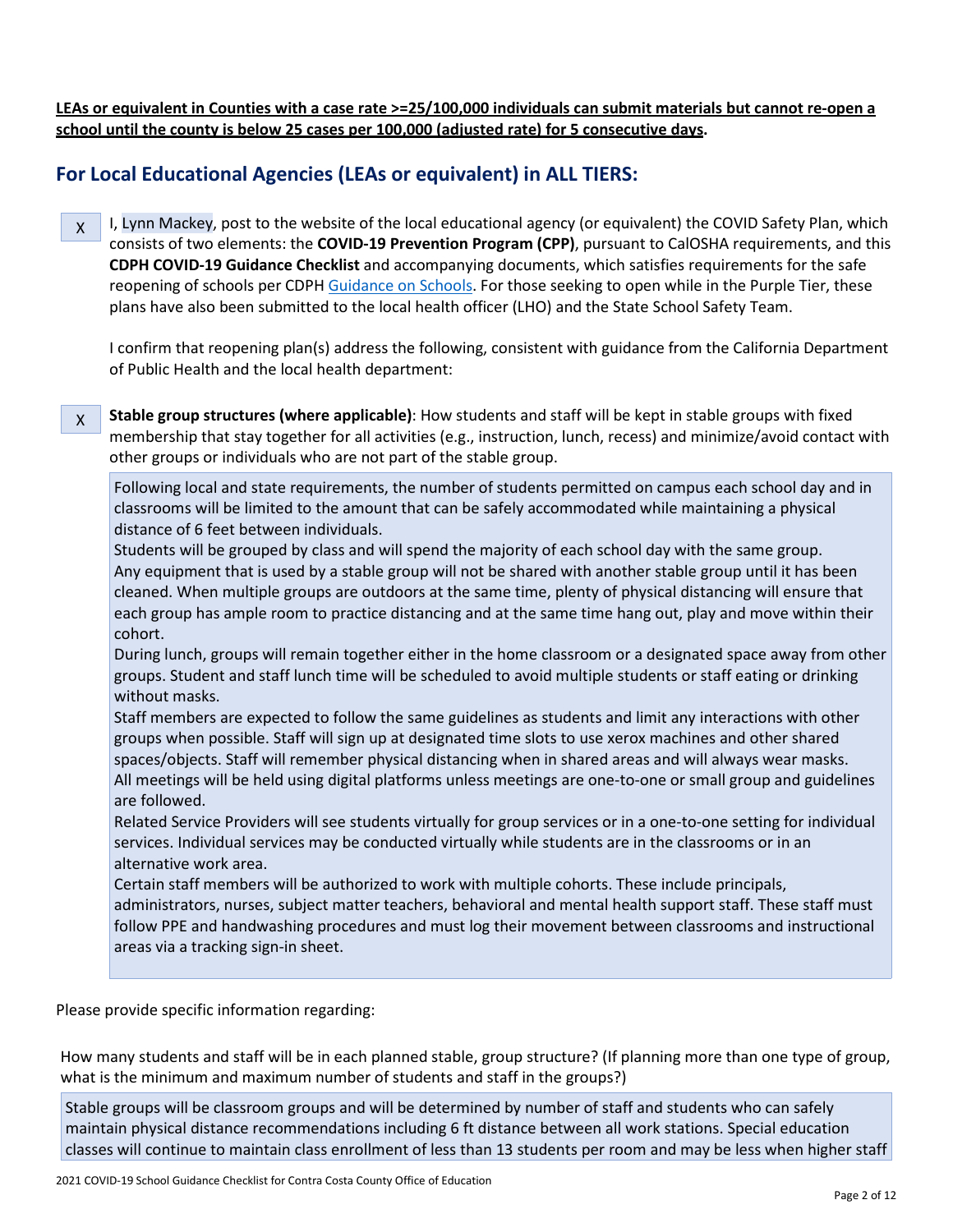to student ratio is needed. Following guidelines while in purple tier, secondary programs will open under cohort style model of groupings and processes.

If you have departmentalized classes, how will you organize staff and students in stable groups?

Subject matter teachers will rotate through the stable groups when feasible. When student schedule needs students to cross cohorts, students will maintain 6 ft distance at all times and works stations are set up to reduce student close interactions. Related services will be delivered through virtual platforms or individually.

If you have electives, how will you prevent or minimize in-person contact for members of different stable groups?

Subject matter teachers will rotate through the stable groups. Students will remain in stable group and work on electives through independent study programming or virtual instruction. Related services will be delivered through virtual platforms or individually.

#### **Entrance, Egress, and Movement Within the School**: How movement of students, staff, and parents will be managed to avoid close contact and/or mixing of cohorts. X

### Prior to Coming to Campus

Parents are asked to screen students daily by checking their temperature and observing for other symptoms associated with COVID-19 prior to sending their students to school. Parents must keep their student at home if the student exhibits one or more symptoms associated with COVID-19. Parents must notify the school of the reason for the student's absence and should consult with their physician. (See Health Screening section of this document.)

#### Entering Campus

All sites have designated campus entry locations with Health Check-In Stations where all students will enter daily. Students must enter at designated entrance to prevent crowding and allow for physical distancing during screening protocols.

When entering campus all students and staff will follow the following protocols:

All people on campus must wear proper masks (See Face Covering section of this document.)

Parents should accompany their children to the Health Check-In Stations area unless other arrangements have been made with school staff.

Each student must answer the Health Screening Questions. If students are not able to answer appropriately or accurately, a parent must answer. These questions will be answered by one of 3 ways: CCCOE Website, QR Code at the Health Check Station or paper form at the Health Check-In Station.

When students pass the screening, they must sanitize or wash their hands as directed and walk to their assigned area, maintaining a distance from other people on campus of at least 6 feet.

School employees may be assigned to walk or escort students from the screening to their classrooms.

Parents will not be allowed to enter the campus past the screening area without specific authorization from a CCCOE official. Parents are not allowed inside the classrooms.

Any parents or other people pre-authorized to enter the campus will be subject to temperature testing and symptom screening in the same manner as students.

#### Late Arrivals

Late arrivals will go to the office to check in or call the teacher or office to make arrangements. Students must be accompanied by a parent, and parents and students must be wearing masks.

#### Signage

A variety of signs have been strategically placed at the entrance and throughout the campus that instruct students, parents, and other visitors not to enter if they are experiencing symptoms associated with COVID-19. The signs also instruct persons that they are to wear face coverings, maintain 6 feet of distance between themselves, cover their cough/sneeze, and wash their hands.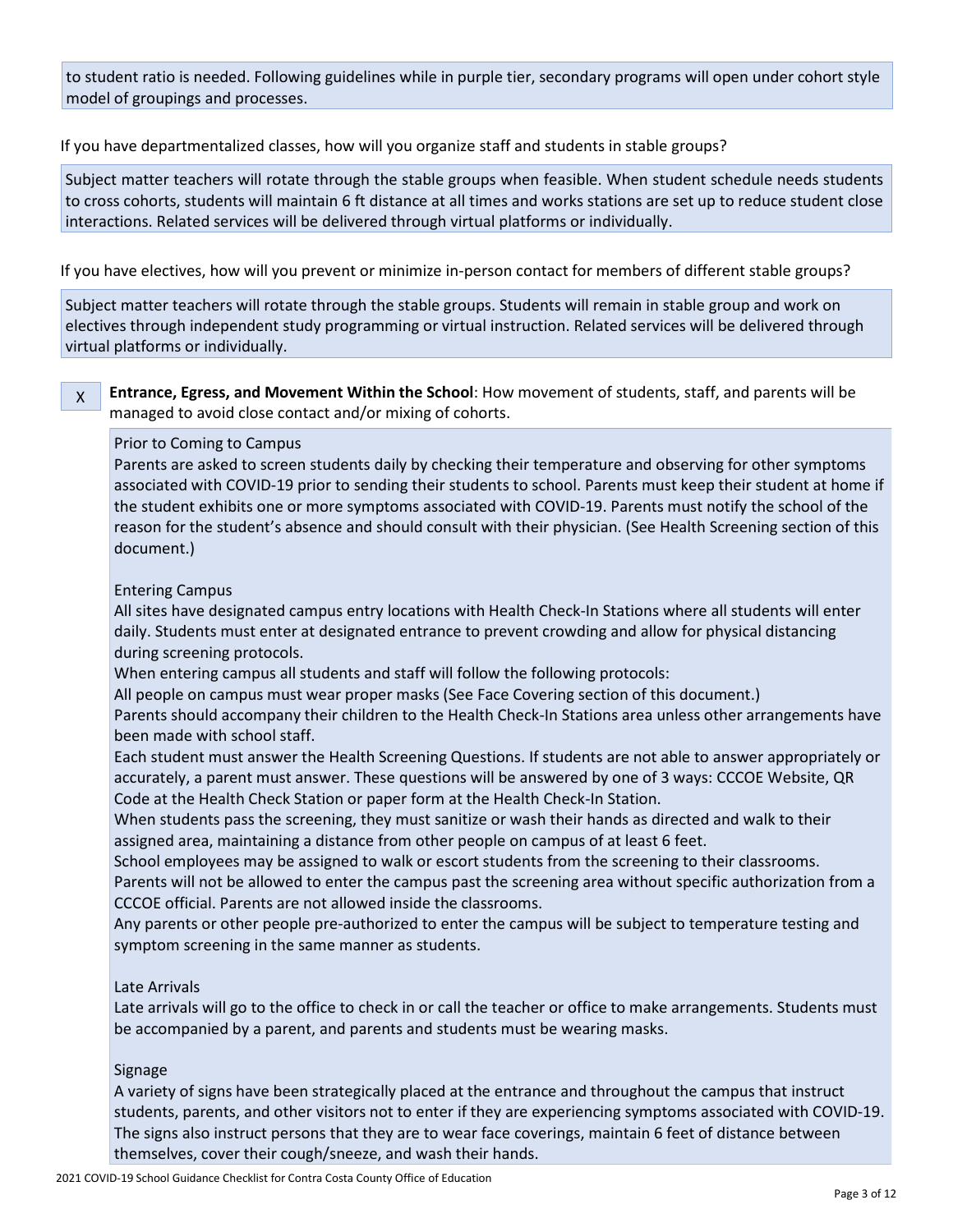Signs have been placed at all school entrances that instruct students, parents, and other visitors not to enter if they are experiencing symptoms associated with COVID-19. The signs also instruct persons who are not experiencing these symptoms and who can enter the facilities that they are to wear face coverings and maintain 6 feet of distance between themselves and others as well as direction to designated entrances and school office.

All bathrooms will have appropriate Hand Washing Procedures signs.

All staff rooms will have appropriate Stay Home If You Have Symptoms signs.

#### Physical Distancing Markers

Physical distancing markers 6 feet apart have been placed on floors, seating areas, walkways and in common areas to ensure people will remain at least 6 feet apart.

#### Egress / Leaving Campus

Dismissal times will be staggered with multiple exits in order to ensure physical distancing and to avoid crowding at campus exits. Parents or caregivers should be on time and wait in the parking lot outside the assigned student exit area, standing 6 feet apart or in cars.

Students will walk (physically distanced) to the exit area and will be released by the teachers/staff. Students must wait for the teacher's permission to exit campus.

Parents must have a plan for picking up students from school if they are contacted and should be able to pick up their child within 30 minutes.

**Face Coverings and Other Essential Protective Gear**: How CDPH's face covering requirements will be and enforced for staff and students.satisfied X

Pursuant to requirements from CDPH and guidance from public health officials, all people on campus must wear a proper mask or face covering while at school, except during designated mealtimes or at scheduled and supervised mask breaks.

Students will not be allowed at school without appropriate face covering and must bring their own face coverings from home. The school will provide a clean, cloth or disposable face masks available in case of an emergency. Students should have several masks available to them while at school and should be kept in the student's bag.

Face coverings must be made of breathable cloth materials, cover the person's entire nose and mouth area, and be secured to the person's head.

Face coverings that do not cover the nose and mouth, do not stay on the face, are soiled, or have holes or tears are not acceptable and must be discarded.

Staff who work with students who are not able to wear face covering due to medical needs or as a result of a disability will wear added covering such as a mask and shield, humanity shield or a neck guard, gloves, clothing, etc. (See Appendix for PPE Recommendation Chart for guidance on when to use specific types of PPE.)

Staff who work with students who are in need of medical procedures twill be required to wear an N95 mask and appropriate goggles or face shields. Staff who are mandated to wear the N95 mask will be required to have a Fit Test to determine which N95 mask is most effective.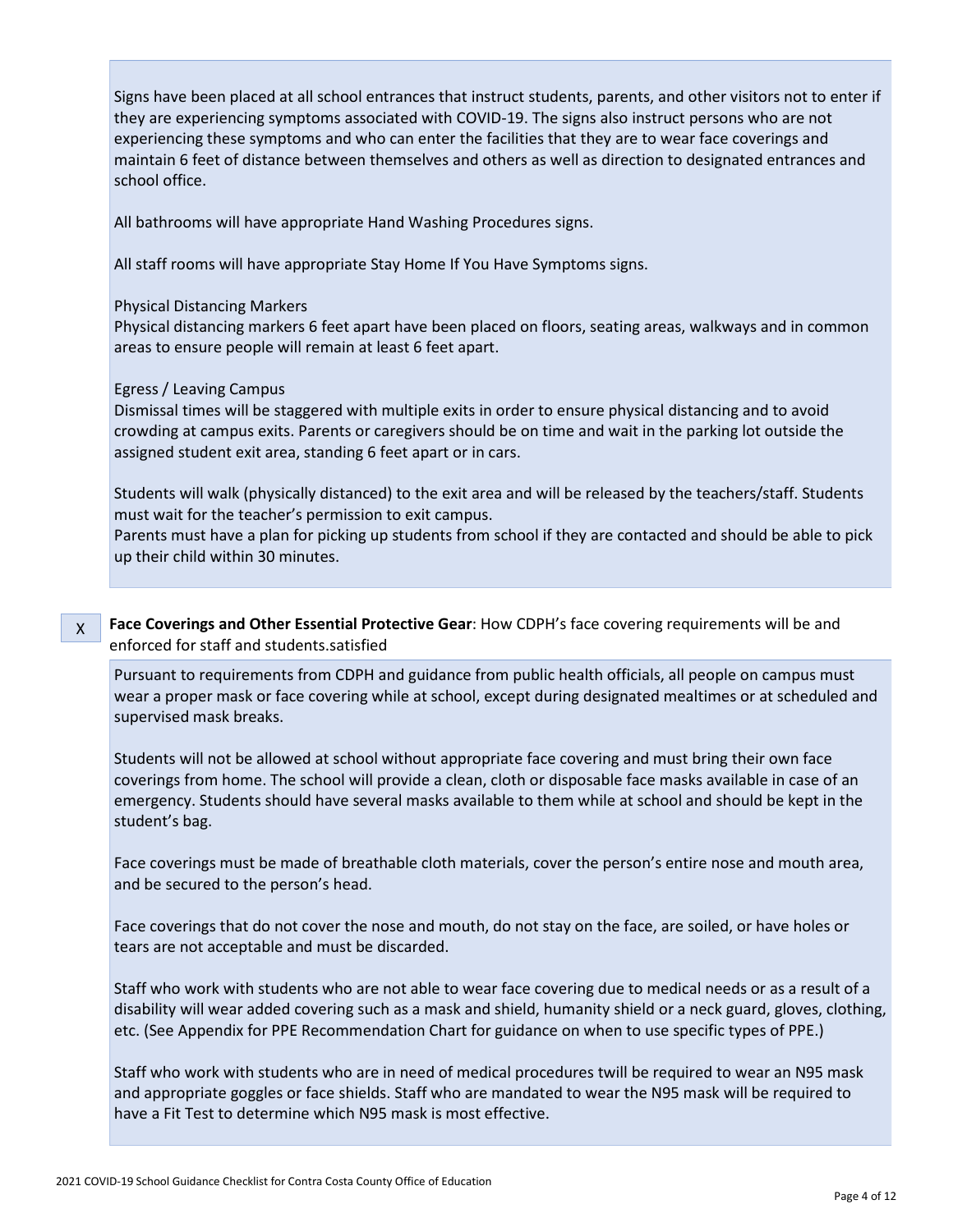Staff who work with students who may not be able to maintain physical distancing guidelines at all times may choose to wear either an N95 mask and shield, or a surgical mask and shield, or humanity shield. Staff will be required to wear a mask in addition to any shield. Any staff who voluntarily requests an N95 mask will also be offered an initial Fit Test.

Students and staff in the CCCOE community will be provided with reasonable accommodations to the extent they have a disability that prevents them from following one or more of the face covering or physical distancing expectations outlined in this policy.

**Health Screenings for Students and Staff**: How students and staff will be screened for symptoms of COVID-19 and how ill students or staff will be separated from others and sent home immediately. X

CCCOE Practices and Protocols for Student COVID-19 Symptom Screening CCCOE has adopted this Student COVID-19 Symptom Screening Policy pursuant to guidance and reopening plans from the Centers for Disease Control ("CDC"), California Department of Public Health, California Department of Education, and local public health officials. This policy will remain in place until further notice.

In order to protect the safety of our students, employees and the CCCOE community at large, CCCOE employees will screen staff and students for symptoms of COVID-19 at designated screening points using the QR code, paper questionnaires and visual symptom screening at sites where students are more challenged in identifying and reporting their symptoms.

Overview of Symptoms Associated with COVID-19 The Contra Costa Department of Public Health currently lists the following symptoms as being high-risk for COVID-19: Fever of 100.4 or more in addition to any other symptom New and different cough in addition to any other symptom New and different shortness of breath in addition to any other symptom Additional symptoms may include: Chills Fatigue Repeated shaking with chills Muscle or body aches Headache Sore throat New loss of taste or smell Congestion or runny nose Nausea Vomiting Diarrhea

Parent Health Screenings and Reporting

Parents must screen students daily by checking their temperature and observing for other symptoms associated with COVID-19 prior to sending their students to school. Parents must keep their student at home if the student exhibits one or more symptoms associated with COVID-19. Parents must notify the school of the reason for the student's absence and should consult with their physician.

Daily, parents must answer the Health Screening Questions in one of three ways: via the link on the CCCOE Website, utilizing the QR Code on their cell phone at the Health Check-In Station or via paper at the Health Check-In Station.

Staff, parents, and students are obligated to report the following information to the School and must remain at home: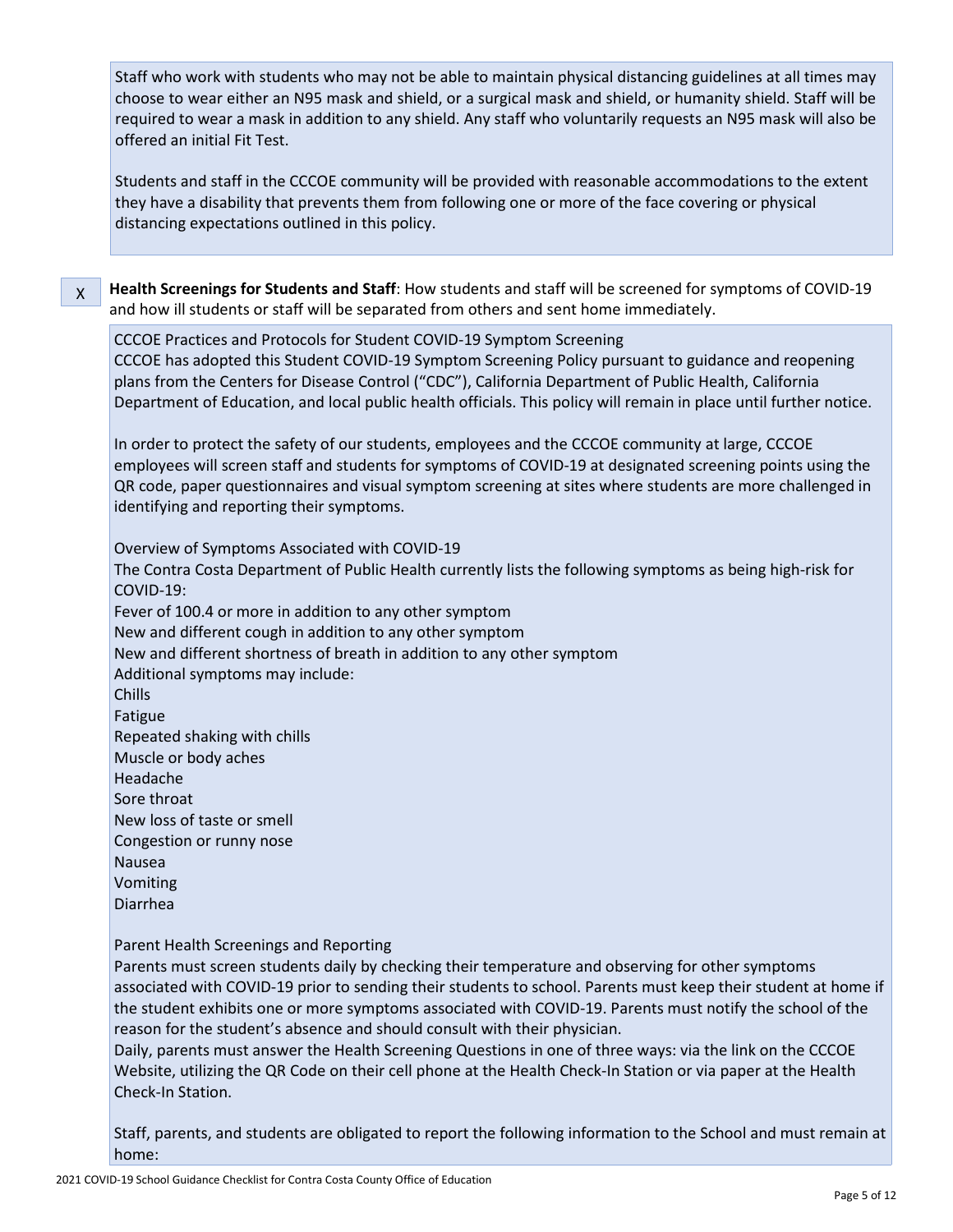They have had close contact with someone who was ill with confirmed COVID-19, they may not return to school until 14 days after the date of exposure. According to the CDC "close contact" means being within six (6) feet of an individual for more than 15 minutes. Student will stay home with distance learning available until ready and cleared to return.

A member of their household is ill with confirmed or suspected COVID-19, students may not return to school until 14 days after the date of exposure and shall remain at least 6 feet away from the ill individual until 14 days have passed to the extent possible. Student will stay home with distance learning until ready and cleared to return.

The school will track a student's potential exposure to COVID-19 and document his or her temperature, symptoms, and incidents of exposure. All documentation regarding a student's COVID-19 symptoms will be considered confidential medical records pursuant to the School's Policy for Use and Disclosure of Student Information Related to COVID-19.

Students who report symptoms associated with COVID-19 may return to school after they meet the requirements described above.

#### Symptom Screening

All staff and students who enter campus will be screened for symptoms using the self-screening questionnaire system that is available through a link on the CCCOE website, QR code on their cell phone, or as a paper copy. As students enter through the designated Health Check-In Station, monitoring staff will check their temperature and visually screen staff and students. Staff may ask questions or clarify screening question responses.

Students or staff who are sick, have a fever, or report symptoms associated with COVID-19 will be sent home. In determining whether to exclude a student based on symptoms of COVID-19, the school may consider the student's medical history in coordination with the School Nurse.

#### Developing Illness at School - Isolation Rooms

All schools have designated and prepared isolation areas for the purposes of isolating sick or symptomatic individuals until arrangements can be made for them to go home. Students who develop a fever or cough during the school day or other symptoms will be moved to an isolation room (an adult will either be with them or nearby).

CARES team will provide step by step directions for reporting and communicating with appropriate parties. Supervising staff should follow recommended PPE and distancing protocols. Rooms should be thoroughly cleaned and sanitized after student usage.

Staff or faculty who develop symptoms while at school will be sent home immediately unless transportation needs to be arranged, in which case they will remain in one of the isolation rooms.

Isolation rooms will be monitored by staff who will be required to wear PPE including a surgical or N95 mask as well as a shield or humanity shield. Gloves are required when any physical contact is provided in the isolation area. Each area is set to allow for students to be supervised by staff from the doorway.

**Healthy Hygiene Practices**: The availability of handwashing stations and hand sanitizer, and how their safe and appropriate use will be promoted and incorporated into routines for staff and students. X

In addition to hand washing stations with soap and water in classrooms and bathrooms, hand sanitizing stations have been installed in classrooms, hallways and common areas. CCCOE is well-stocked with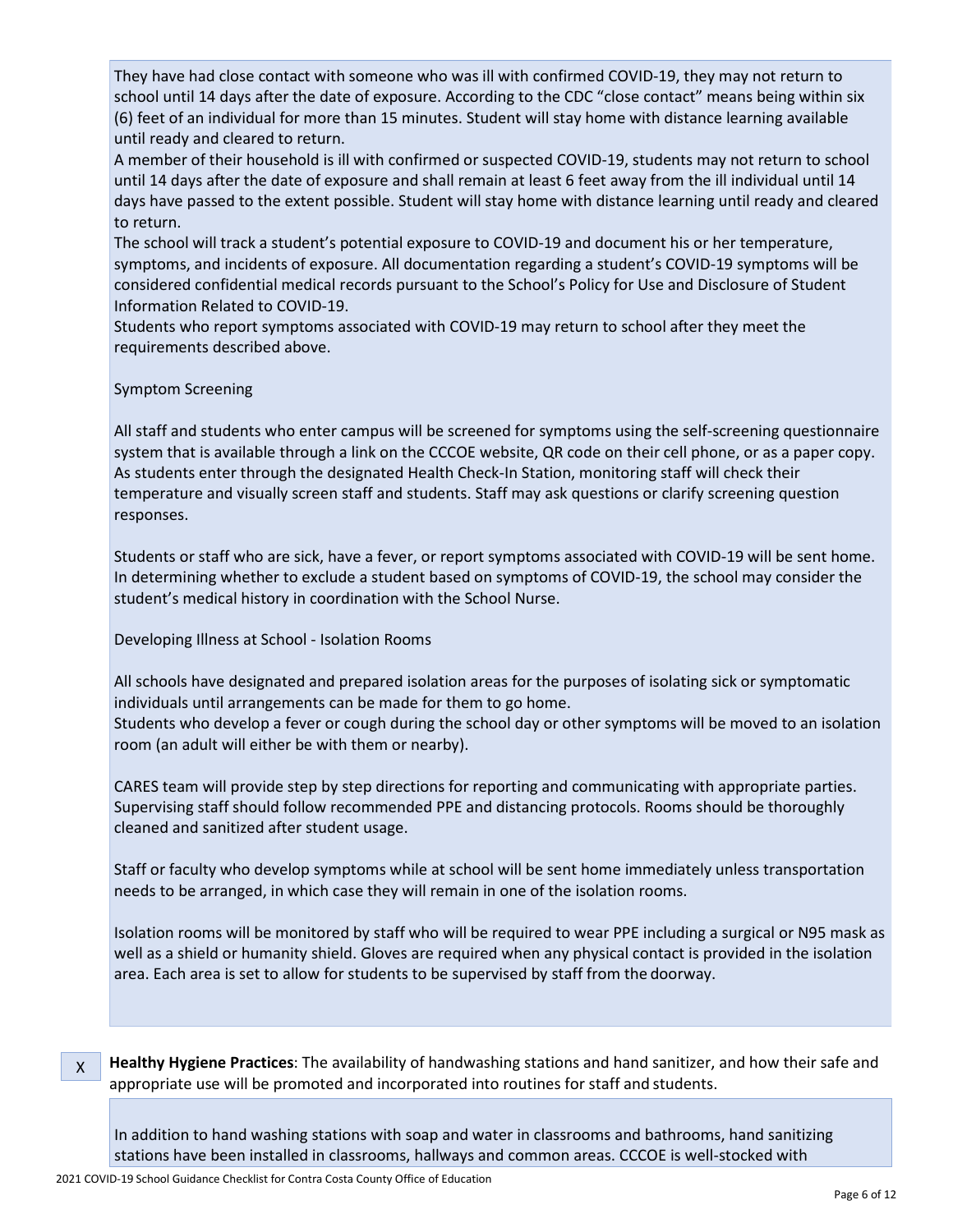handwashing soap and hand sanitizer to ensure that these supplies are always readily available.

Students and staff will be required to wash their hands with soap and water or use hand sanitizer if soap and water are not available, when arriving to or leaving home, when arriving to and leaving school, before and after meals, after outside play, before and after using the restroom, after having close contact with others, after using shared surfaces and tools, and after blowing the nose, coughing, and sneezing.

Hand sanitizer will be provided in all classrooms that do not have sinks with soap and water. Students using hand sanitizer should rub it into their hands until it is completely dry. Hand sanitizer will be a minimum of 60% alcohol and fragrance-free. The CDE notes that frequent handwashing is more effective than the use of hand sanitizers; therefore, whenever possible, handwashing will be the preferred method.

Students using soap and water will follow CDC guidance on proper handwashing techniques, including washing their hands for at least 20 seconds with soap, rubbing thoroughly after application, and using paper towels to dry hands thoroughly. Parents should teach students proper handwashing techniques according to the CDC guidance (available at [https://www.cdc.gov/handwashing/index.html\)](https://www.cdc.gov/handwashing/index.html), and staff will reinforce these techniques.

Students will also be reminded not to touch their faces, and to use a tissue to wipe their nose and to cough and sneeze inside the tissue. CCCOE has encouraged parents to remind students to follow these practices.

CCCOE staff and any on-campus visitors will also be instructed about handwashing expectations and will be expected to follow the policy's requirements.

**Identification and Tracing of Contacts**: Actions that staff will take when there is a confirmed case. Confirm that the school(s) have designated staff persons to support contact tracing, such as creation and submission of lists of exposed students and staff to the local health department and notification of exposed persons. Each school must designate a person for the local health department to contact about COVID-19. X

In addition to managing on-campus movements and processes to ensure classroom groups do not mingle and health and safety protocols are being followed, the following systems will allow for effective contract tracing should the need arise:

#### COVID Response Team for Staff

Staff presence on campus is tracked via the QR Code System at the point of entry to the building or school campus. Staff may also have the option of checking in via a link on the CCCOE website.

Staff are instructed to contact their supervisor and the Human Resources (HR) Department for incidents of COVID-19 so that contact tracing protocols can be followed. HR staff are thoroughly trained and have been following all recommended County Health protocols.

Any positive COVID-19 tests by staff and staff families must be reported to the school principal and HR immediately so that thorough contact tracing can be conducted, and individuals who were in close contact with the person who has received a positive test can be notified.

HR will immediately contact the Contra Costa County Public Health (CCCPH) in the case of any known COVID case in the community. HR will work closely with the CCCPH to determine, through contact tracing, if additional individuals will need to be quarantined.

#### COVID Response Team for Students (CARESTeam)

Students' presence on campus is tracked via attendance accounting. Attendance will be recorded to capture students who are on distance learning and those who are physically on campus.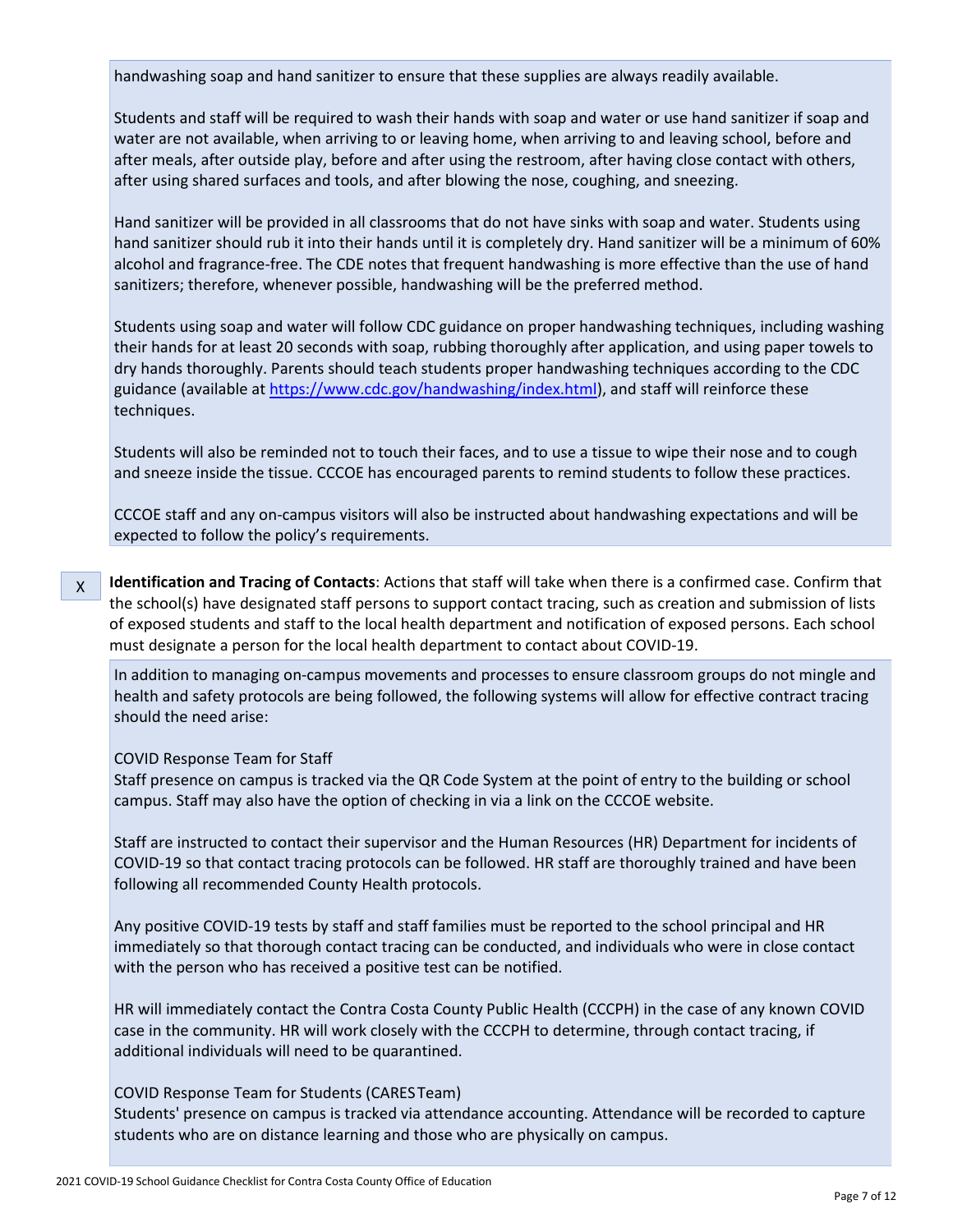CCCOE has created COVID Response Teams to be the designated contacts with the Contra Costa County Public Health Department and the contact for any exposure situations involving students. These teams are made up of school nurses, administrators and school staff, and will serve as the leads during potential exposure situations. CCCOE called this the CARES Team.

Any positive COVID-19 tests by students or student families must be reported to the school principal or nurse immediately so that thorough contact tracing can be conducted, and individuals who were in close contact with the person who has received a positive test can be notified.

The CARES Team will immediately contact the Contra Costa County Public Health (CCCPH) in the case of any known COVID case in the community. The CARES Team will work closely with the CCCPH to determine, through contact tracing, if the affected child's classroom or school and/or additional individuals will need to be quarantined. For students who need to quarantine, CCCOE will provide appropriate letter to families and will ensure distance learning opportunities for the duration of the quarantine.

### **Physical Distancing**: How space and routines will be arranged to allow for physical distancing of students and staff.

According to the CDC, the virus that causes COVID-19 spreads primarily when people come into close contact (within about 6 feet) with another person for a prolonged period (defined as 15 minutes or more over a 24 hour period). The State and the California Department of Education (CDE) have issued guidance recommending that students and employees maintain at least 6 feet of distance from one another in schools to the greatest extent possible.

#### Use of Markers and Signage

X

Markers that designate intervals of 6 feet have been placed throughout campus, and at entrances, to designate spaces where students should be when in line to maintain physical distancing. Signage has been strategically placed around campus.

#### Physical Distances in Classrooms

CCCOE's classrooms will not exceed the maximum capacity limits that adequately provide for physical distancing of students and teachers. Students will be instructed and required to follow physical distancing protocols in the classroom.

In all classrooms, desks, activity stations, tables, and chairs have been spaced so that students will be spaced at least 6 feet apart from each other and the teacher. No desks will be less than 6 feet apart and student chairs at large tables will be spaces 6 feet apart.

#### Recess and Lunch Periods

Physical distancing requirements will be in place for recess and lunch periods. Lunches will take place in individual classrooms, or at designated indoor and outdoor spaces, and students will be required to maintain safe physical distances.

Students will eat lunch in groups of 2 or 3 and are not permitted to touch or share each other's food. Students are not required to wear masks while eating and drinking, therefore students must remain 6 feet apart.

#### Playgrounds/Outdoor Play Activities/Athletics

Outdoor physical education and/or play activities will be arranged by student groups to promote physical distancing. Physical education and athletics will be limited to activities that do not involve physical contact with other students. Students must maintain a distance of at least 6 feet from other students during physical education and athletic activities.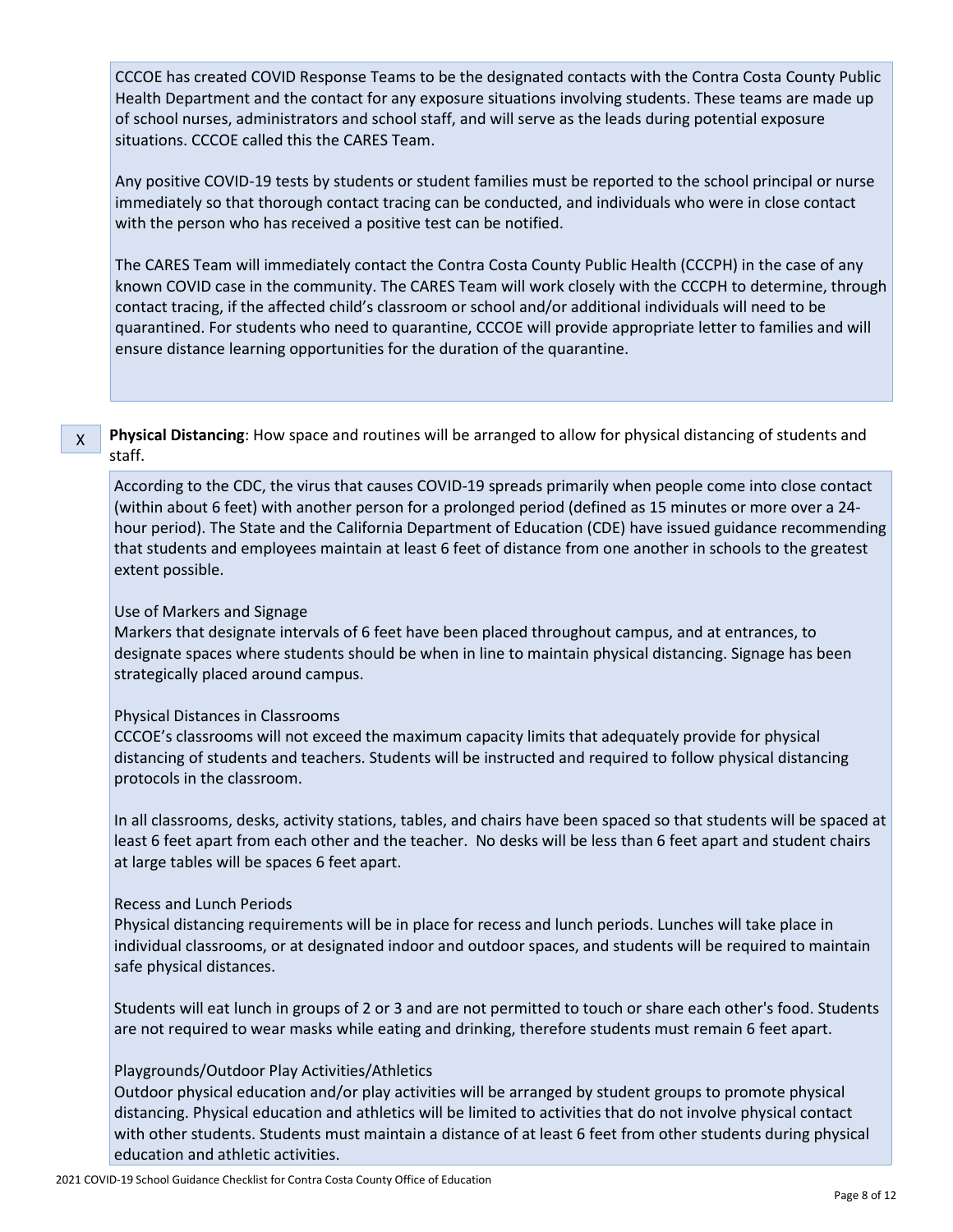Student groups will be assigned to a designated area of the campus during outdoor physical education or play activities to promote physical distancing and will not be permitted to leave their designated area. All high touch outdoor play equipment will be cleaned between uses by different groups of children.

Please provide the planned maximum and minimum distance between students in classrooms.

| Maximum: | feet |
|----------|------|
|          |      |
| Minimum  | feet |

If this is less than 6 feet, please explain why it is not possible to maintain a minimum of at least 6 feet.

In order to support students with extensive medical, personal care, and behavioral needs staff may need to have direct contact with students. Staff will wear appropriate PPE including face shield/goggles and N95 masks, gloves and will wash hands/sanitize.

**Staff Training and Family Education**: How staff will be trained and families will be educated on the application and enforcement of the plan. X

All staff and teachers have been trained in all COVID-19 cleaning and safety policies and protocols.

Custodians have been thoroughly trained on Cleaning and Sanitizing Procedures/Covid-19 Response Procedures and Practices.

Substitutes and Administrators have been trained to provide substitute teaching instruction through Distance Learning as well as In-Person Instruction

Staff at the Special Education Program sites have been provided Crisis Prevention Intervention training which highlight de-escalation strategies geared toward supporting students safely during the pandemic.

Mental Health First Aid Training has been provided to support staff and mental health clinicians to support students and identify students with mental health needs when they return to school in person.

Family Education –

A Parent Information Night was held virtually on October 14, 2020 to give families up to date information about campus safety, cleaning protocols, expectations of students, and to answer any questions. This event was moderated by the County Superintendent and administrative team.

A Reopening Schools Parent Guide was published in both English and Spanish to the agency website in November 2020.

Individual School Family Information Meetings School Site Council Meetings

X

**Testing of Staff**: How school officials will ensure that students and staff who have symptoms of COVID-19 or have been exposed to someone withCOVID-19 will be rapidly tested and what instructions they will be given while waiting for test results. Below, please describe any planned periodic asymptomatic staff testing cadence.

CCCOE is in contract with Curative to provide voluntary onsite surveillance Covid 19 testing to staff 1 time per month with 25% of staff tested weekly. Staff have the option of testing with community testing agency, health care provider or onsite at CCCOE.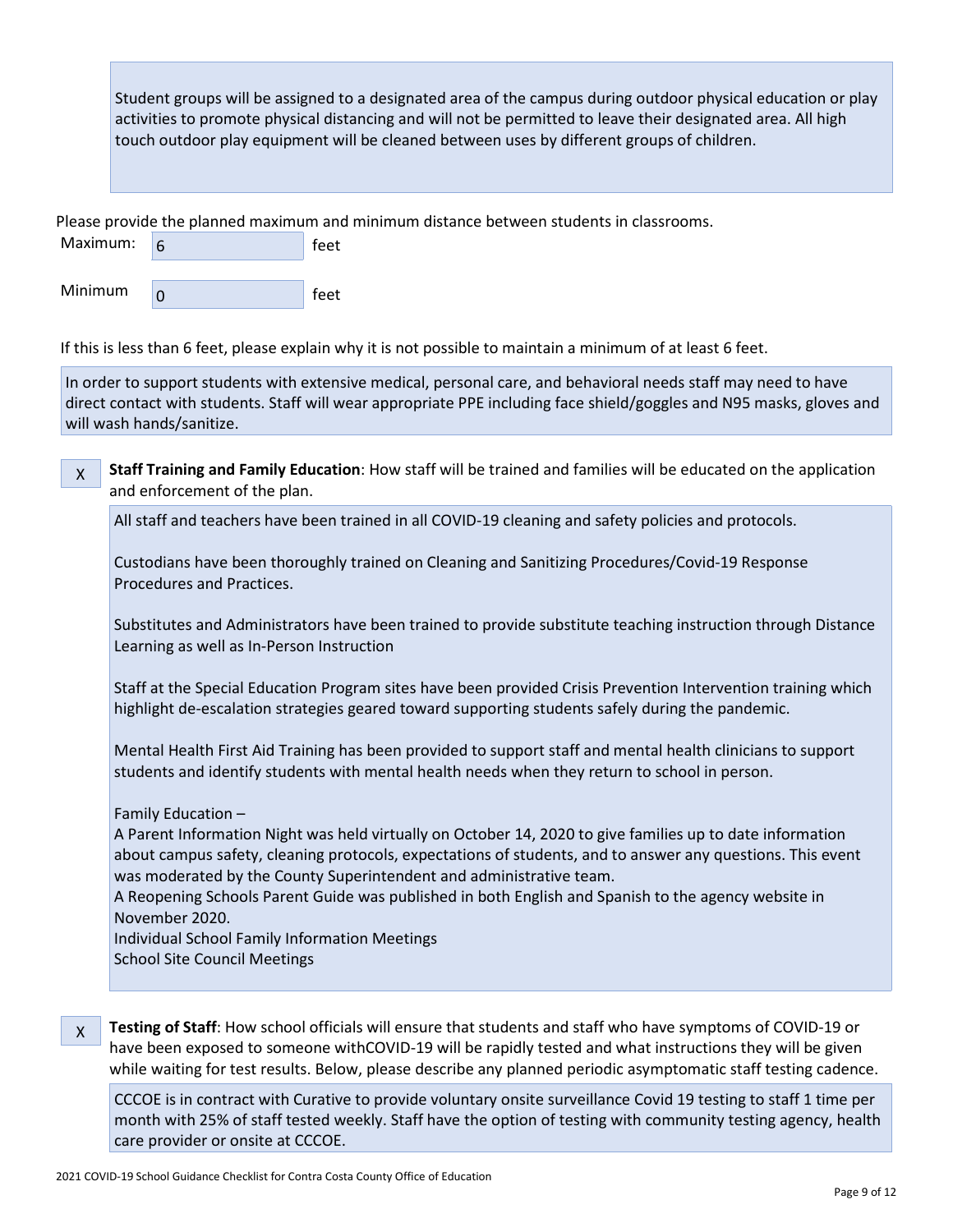Staff asymptomatic testing cadence. Please note if testing cadence will differ by tier:

Testing cadence will not differ by tier

**Testing of Students**: How school officials will ensure that students who have symptoms of COVID-19 or have been exposed to someone withCOVID-19 will be rapidly tested and what instructions they will be given while waiting for test results. Below, please describe any planned periodic asymptomatic student testing cadence. X

If a student exhibits symptoms or is suspected of having symptoms based on symptom screening, they will be isolated and sent home. School staff will recommend to the family that the student get tested with their health care provider or at a community testing site as soon as possible.

Planned student testing cadence. Please note if testing cadence will differ by tier:

Testing cadence will not differ by tier.

X

**Identification and Reporting of Cases**: At all times, reporting of confirmed positive and suspected cases in students, staff and employees will be consistent wit[h Reporting Requirements.](http://www.doc-tracking.com/screenshots/COVID-19/Case%20Reporting%20by%20Schools%20Directive.pdf)

The CARES Team and Human Resources Department will immediately contact the Contra Costa County Public Health (CCCPH) in the case of any known COVID case in the community. HR will work closely with the CCCPH to determine, through contact tracing, if additional individuals will need to be quarantined.

**Communication Plans**: How the superintendent will communicate with students, staff, and parents about cases and exposures at the school, consistent with privacy requirements such as FERPA and HIPAA. X

Since the start of the pandemic in March 2020, the County Superintendent has issued regular and timely agency-wide emails to all employees providing detailed information about such topics as Health Orders, School Closures, COVID-19 Testing, links to County Health and CDC websites, Emergency Childcare Centers, Face Coverings and Physical Distancing. She also held several virtual meetings for all employees to ensure a shared understanding of safe practices and protocols.

Protocols have been established to ensure clear, consistent communication systems are in place for all COVID-19 related issues.

The CCCOE Reopening Schools Task Force, with representatives from all programs and departments without our agency, have met regularly since May 2020 to discuss any new developments or guidelines, and how they relate to the CCCOE schools and programs. In addition, school site administrators and program directors have been meeting twice per week since July 2020 to clarify new protocols, address site safety issues, and to insure consistency across our agency.

School Administrators and teachers will communicate with students and families around changes to any practices or guidance. Parent messages via email and School Messenger, as well as Family Information Night, have been used to provide information to families. Staff will work closely with site administrators to ensure ongoing communication. All staff are responsible for reporting any safety concerns to the site administrator immediately.

Designated CCCOE staff will report to the CDE weekly the status of In-Person Instruction in the CCCOE Programs. This reporting will include the number of students receiving full-time and part-time In-Person Instruction, by grade level.

Exposure Communication - Staff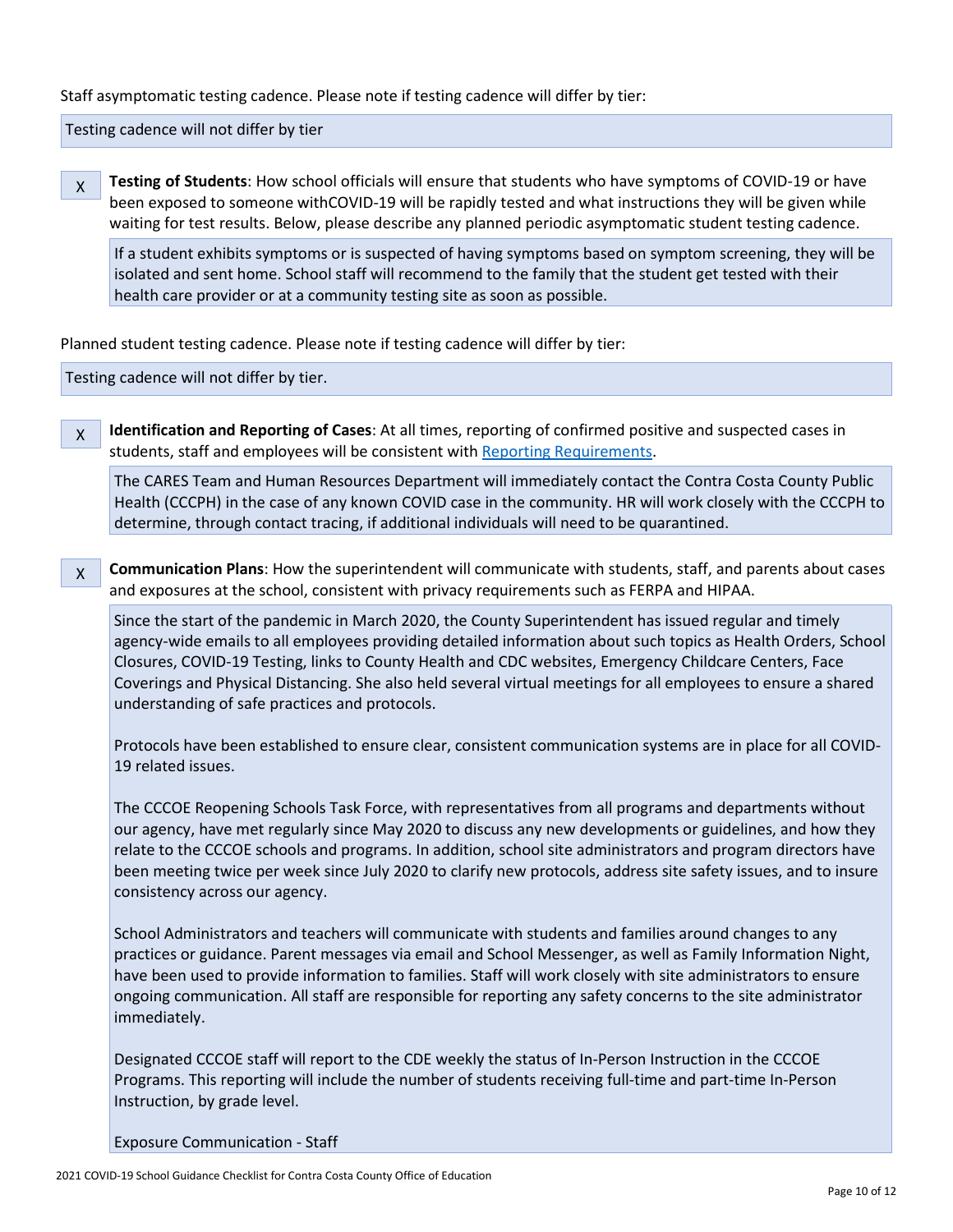Staff are instructed to contact their supervisor and the Human Resources (HR) Department for incidents of COVID-19 so that contact tracing protocols can be followed. HR staff are thoroughly trained and have been following all recommended County Health protocols.

Any positive COVID-19 tests by staff and staff families must be reported to the school principal and HR immediately so that thorough contact tracing can be conducted, and individuals who were in close contact with the person who has received a positive test can be notified.

HR will immediately contact the Contra Costa County Public Health (CCCPH) in the case of any known COVID case in the community. HR will work closely with the CCCPH to determine, through contact tracing, if additional individuals will need to be quarantined.

Exposure Communication – Students

CCCOE has created COVID Response Teams to be the designated contacts with the Contra Costa County Public Health Department and the contact for any exposure situations involving students. These teams are made up of school nurses, administrators and school staff, and will serve as the leads during potential exposure situations. CCCOE called this the CARES Team.

Any positive COVID-19 tests by students or student families must be reported to the school principal or nurse immediately so that thorough contact tracing can be conducted, and individuals who were in close contact with the person who has received a positive test can be notified.

The CARES Team will immediately contact the Contra Costa County Public Health (CCCPH) in the case of any known COVID case in the community. The CARES Team will work closely with the CCCPH to determine, through contact tracing, if the affected child's classroom or school and/or additional individuals will need to be quarantined. For students who need to quarantine, CCCOE will provide appropriate letter to families and will ensure distance learning opportunities for the duration of the quarantine.

When a student, teacher, or staff member tests positive for COVID-19 and has exposed others at the school site, the CARES Team will refer to the California Department of Public Health Framework for K-12 Schools and provide all staff members with appropriate guidance letter of potential exposure.

In consultation with the local public health department, COE Administration and CCCOE's designated CARES Team members will determine whether school closure is warranted, including the length of time necessary, based on the risk level within the specific community as determined by the local public healthofficer.

**Consultation**: (For schools not previously open) Please confirm consultation with the following groups X

County Health Department, Labor Unions, CCCOE Opening Schools Task Force, Site Councils, Contra Costa SELPA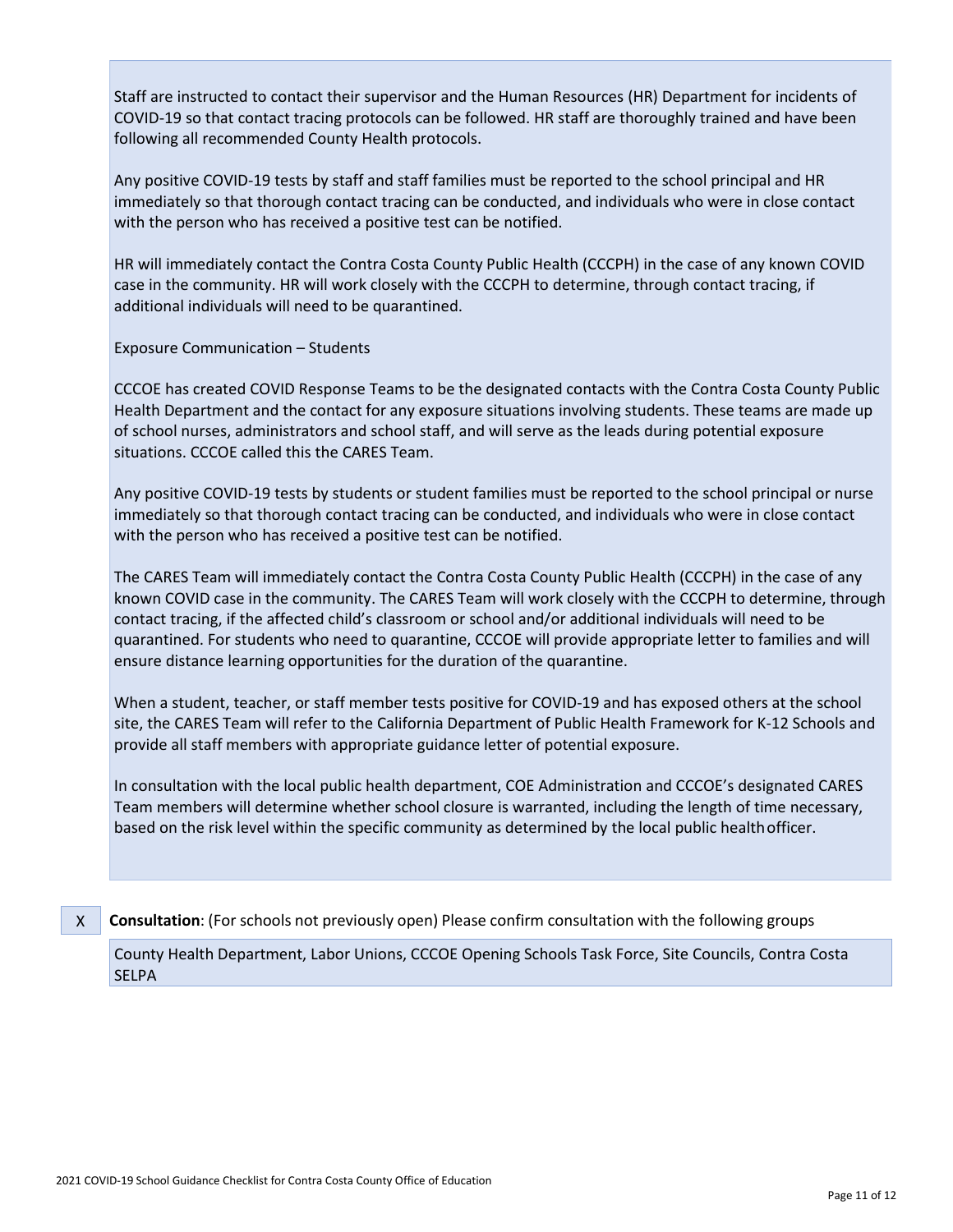#### Labor Organization

Name of Organization(s) and Date(s) Consulted:

| Name: | <b>CCCSEA/Local One</b>                                                                                                                                                        |
|-------|--------------------------------------------------------------------------------------------------------------------------------------------------------------------------------|
| Date: | CCCSEA: 8/26/2020, 9/8/2020, 9/10/2020, 9/21/2020, 10/15/2020, 10/23/2020,<br>10/27/2020, 11/4/2020, 11/12/2020, 11/16/2020, 11/30/2020, 12/8/2020, 1/26/2021<br>for 8/25/2020 |
|       | Local One: 9/1/2020, 9/3/2020, 9/9/2020, Current MOU was signed 9/21/2020.                                                                                                     |
|       |                                                                                                                                                                                |
|       | Parent and Community Organizations                                                                                                                                             |
|       | Name of Organization(s) and Date(s) Consulted:                                                                                                                                 |
| Name: | Contra Costa County Health Department                                                                                                                                          |
| Date: | Ongoing weekly                                                                                                                                                                 |

*If no labor organization represents staff at the school, please describe the process for consultation with school staff:*

# **For Local Educational Agencies (LEAs or equivalent) in PURPLE:**

Local Health Officer Approval: The Local Health Officer, for (state County) Plan, cases Contra Costa. County has certified and approved the CRP on this date: . If more than 7 business days have passed since the submission without input from the LHO, the CRP shall be deemed approved.

#### **Additional Resources:**

X

X

[Guidance on Schools](http://www.doc-tracking.com/screenshots/COVID-19/Consolidated_Schools_Guidance.pdf)

[Safe Schools for All Hub](https://schools.covid19.ca.gov/)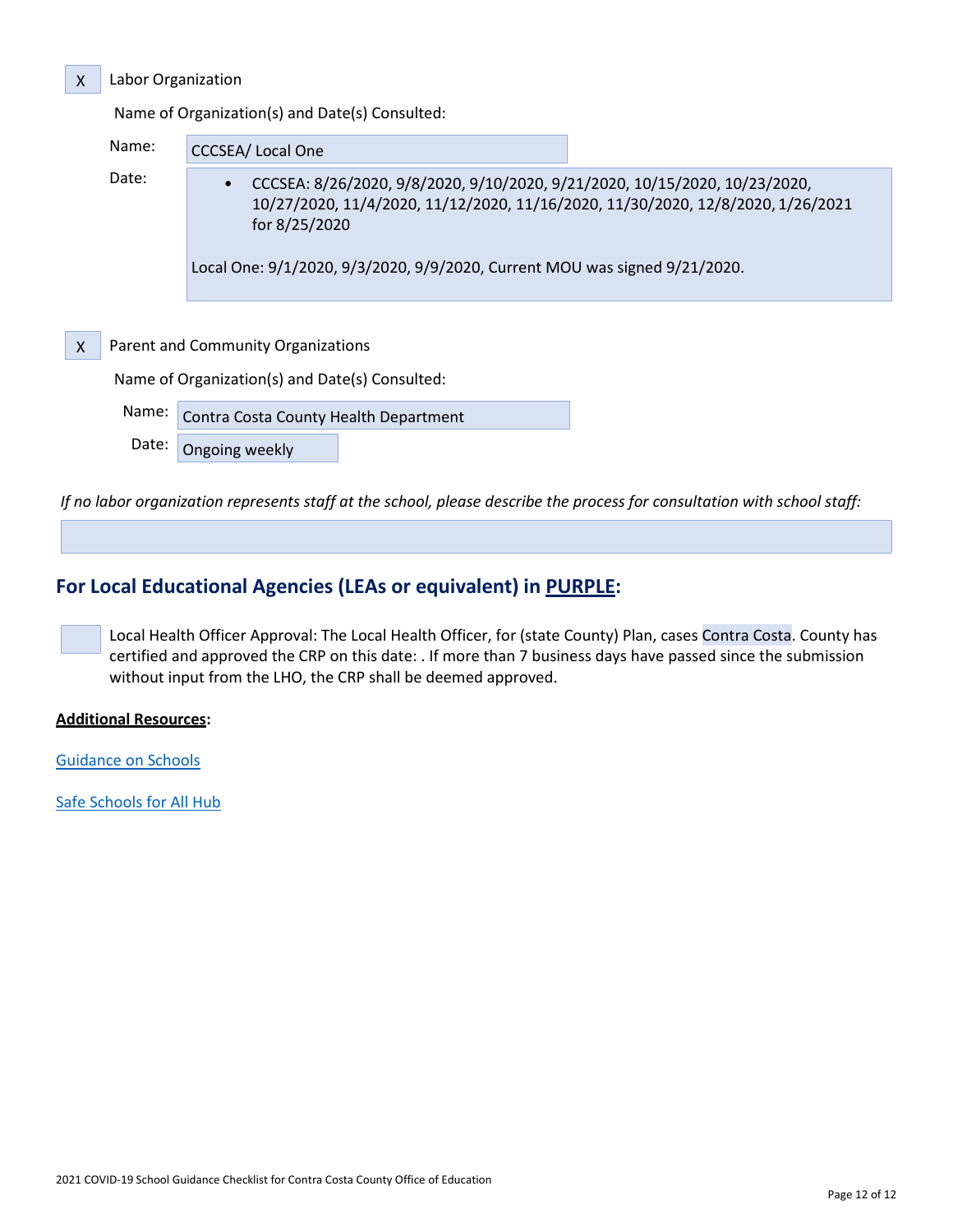# **COVID-19 Prevention Program (CPP) for**

# **Contra Costa County Office of Education**

This CPP is designed to control exposures to the SARS-CoV-2 virus that may occur in our workplace.

## **Date: 01/01/2021 (Revised 02/04/2021)**

# **Authority and Responsibility**

**Lynn Mackey, Superintendent of Schools** has overall authority and responsibility for implementing the provisions of this CPP in our workplace. In addition, all managers and supervisors are responsible for implementing and maintaining the CPP in their assigned work areas and for ensuring employees receive answers to questions about the program in a language they understand.

All employees are responsible for using safe work practices, following all directives, policies, and procedures, and assisting in maintaining a safe work environment.

# **Identification and Evaluation of COVID-19 Hazards**

We will implement the following in our workplace:

- Conduct workplace-specific evaluations using the **Appendix A: Identification of COVID-19 Hazards** form.
- Evaluate employees' potential workplace exposures to all persons at, or who may enter, our workplace.
- Review applicable orders and general and industry-specific guidance from the State of California, Cal/OSHA, and the local health department related to COVID-19 hazards and prevention.
- Evaluate existing COVID-19 prevention controls in our workplace and the need for different or additional controls.
- Conduct periodic inspections using the **Appendix 8: COVID-19 Inspections form** as needed to identify unhealthy conditions, work practices, and work procedures related to COVID-19 and to ensure compliance with our COVID-19 policies and procedures.

### **Employee participation**

Employees and their authorized employees' representatives are encouraged to participate in the identification and evaluation of COVID-19hazards by: attending COVID- 19 training, engaging in ongoing and exposure communication, participating in contact tracing and health screening, following COVID-19 policies, procedures and posted signage, exercising good personal hygiene and maintaining a sanitized work station, reporting safety or hygiene hazards, and enforcing COVID-19 policies and procedures with students and parents (this includes but is not limited to educating and informing, wearing a face covering, physical distancing, contract tracing and health screenings, isolating, reporting of exposures, staggered arrival/departure times, etc.).

### **Employee screening**

We screen our employees by: Self-screen according to CDPH and CCHS guidelines, completing and submitting the CCCOE health screening survey prior to starting work, temperature checks with noncontact thermometers, and onsite COVID-19 testing.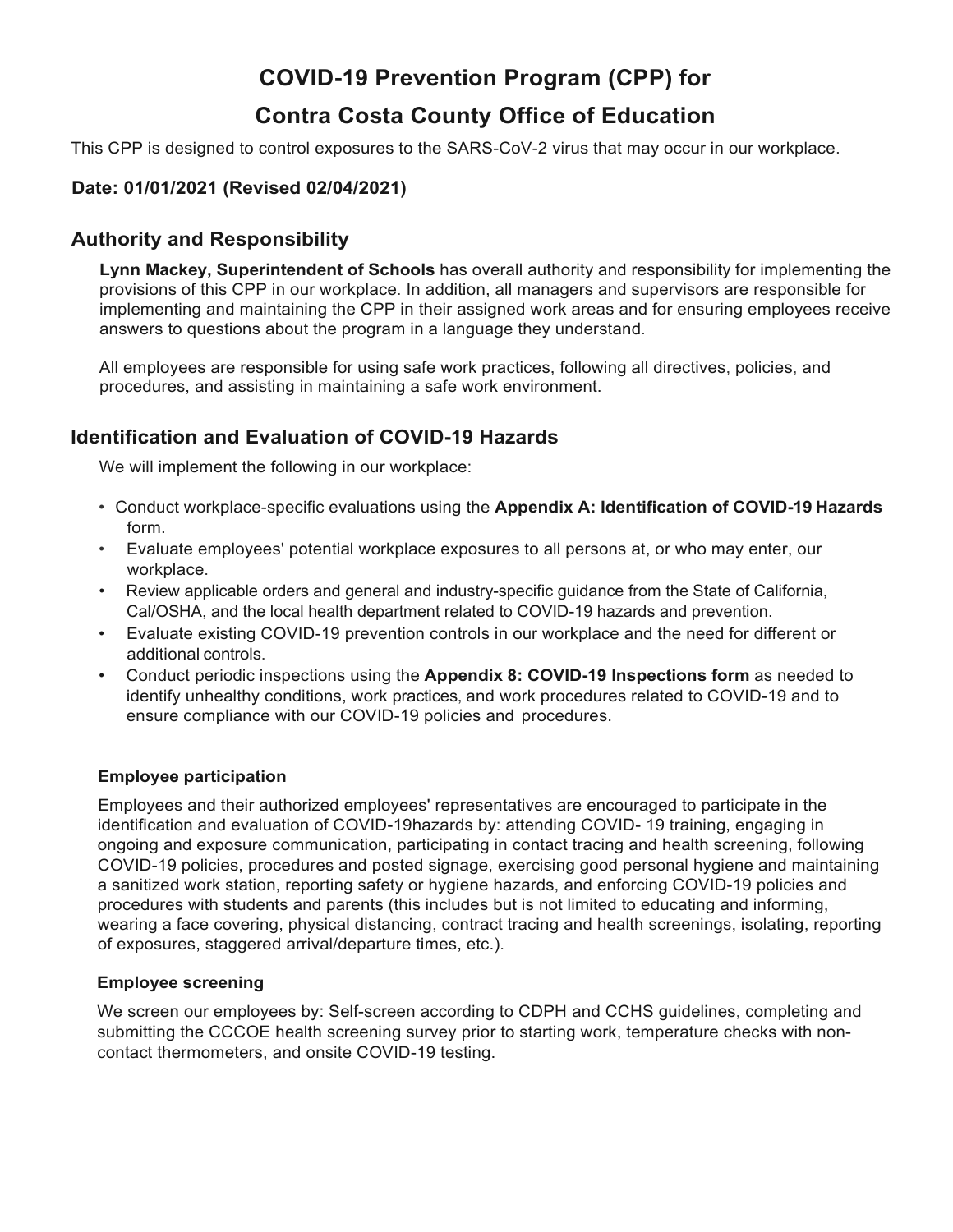# **Correction of COVID-19 Hazards**

Unsafe or unhealthy work conditions, practices or procedures will be documented on the **Appendix B: COVID-19 Inspections** form, and corrected in a timely manner based on the severity of the hazards, as follows:

The severity of the unhealthy work conditions, practices or procedures will be assessed through investigation and will be based on compliance with scientific practices known to reduce or prevent the transmission of COVID-19 as determined by state and local health guidance, regulations, and orders. Interviews with individuals who may be familiar with the condition, practice or procedure being inspected, or with those who may have valuable contributions towards the assessment of the conditions, may be conducted.

# **Control of COVID-19 Hazards**

## **Physical Distancing**

Where possible, we always ensure at least six feet of physical distancing in our workplace by:

- Eliminating the need for workers to be in the workplace e.g., telework or other remote work arrangements.
- Reducing the number of persons in an area at one time, including visitors ., and developing cohorts.
- Visual cues such as signs and floor markings to indicate where employees and others should be located or their direction and path of travel.
- Staggered arrival, departure, work, and break times.
- Adjusted work processes or procedures, such as reducing production speed, to allow greater distance between employees.

Individuals will be kept as far apart as possible when there are situations where six feet of physical distancing cannot be achieved.

### **Face Coverings**

We provide clean, undamaged face coverings and ensure they are properly worn by employees over the nose and mouth when indoors, and when outdoors and less than six feet away from another person, including non-employees, and where required by orders from the California Department of Public Health (CDPH) or local health department. Face Coverings and appropriate PPE will be provided to all staff. Face coverings will be required at all time and those who are not compliant shall maintain appropriate physical distance.

The following are exceptions to the use of face coverings in our workplace:

- When an employee is alone in a room.
- While eating and drinking at the workplace, provided employees are at least six feet apart and outside air supply to the area, if indoors, has been maximized to the extent possible.
- Employees wearing respiratory protection in accordance with CCR Title 8 section 5144 or other safety orders.
- Employees who cannot wear face coverings due to a medical or mental health condition or disability, or who are hearing-impaired or communicating with a hearing-impaired person. Alternatives will be considered on a case-by-case basis.

Any exceptions or exemptions for use of face coverings must be consistent with state and local public health guidance and authorized by the department supervisor.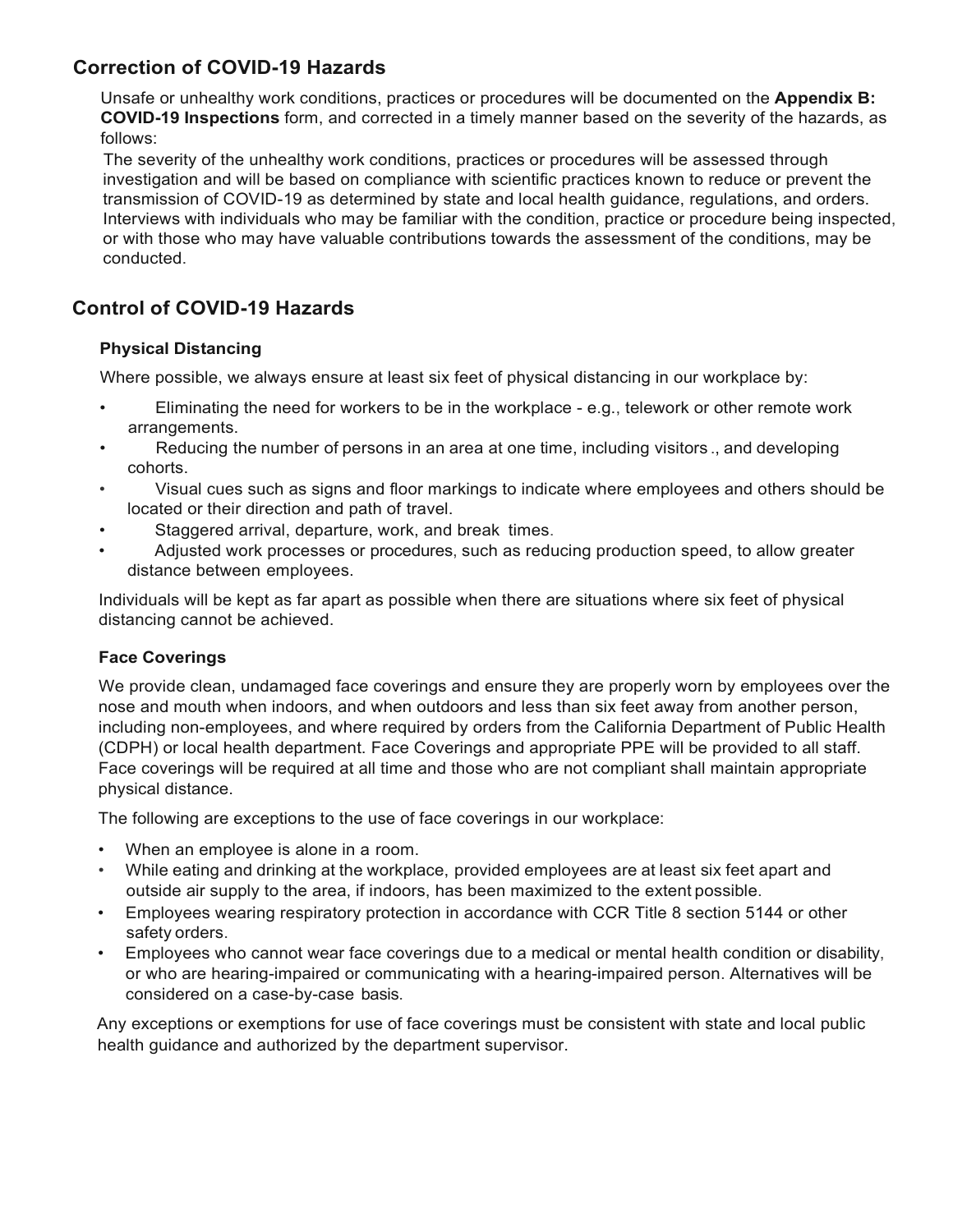## **Engineering Controls**

We implement the following measures for situations where we cannot maintain at least six feet between individuals:

- Provide/install solid plastic partitions where necessary
- Providing necessary PPE's
- Maintain sanitation stations

We maximize, to the extent feasible, the quantity of outside air for our facilities with mechanical or natural ventilation systems by:

- Ensuring all windows are operational and easy to operate as originally installed and designed
- Mechanical systems are adjusted/programmed to allow maximum outside air when permissible
- Building Automated Systems are in place to adjust outside air intake to minimal positions when weather and or air quality is below standards
- Pre and Post occupancy (Start/End) purge cycles are programmed to ensure adequate fresh air<br>• HVAC Operating systems are serviced within industry standards (ASHREA), manufacture's
- HVAC Operating systems are serviced within industry standards (ASHREA), manufacture's recommendations and align with State, County Health guidelines
- Frequencies of P.M. services have been increased to every 3 months
- Filters upgraded to MERV-13 efficiency rating
- HVAC Contract Service Agreement reflects all items above
- Use of Air Filtration units are in use where and when requested

### **CLEANING AND SANITATION**

#### **Cleaning During the Day**

#### **(Teachers, Aides & Staff)**

Classroom, offices, reception areas, breakrooms, workstations, conference, and meeting room will have designated Health and Safety stations. The Health and Safety stations will be stocked with the appropriate supplies to provide daily periodic cleaning and sanitizing.

Teachers, aides and staff will perform moderate cleaning and sanitation using soap and water and paper towels on frequently touched common surfaces and objects throughout the day, such as office workspaces and personal items, light switches, desks keyboards and desk accessories, break rooms, eating areas, copier stations, rest rooms and other shared spaces and items as indicated on the CCCOE Custodial Enhanced Cleaning Checklist, time permitting.

### **Night Cleaning**

#### **(Certified Custodial Technicians)**

Cleaning and Sanitizing is performed with oversite: M-F 4:00pm -11:00pm.

We implemented and posted daily cleaning and sanitizing checklists and footpaths to inform employee representatives of the frequency, location and scope of cleaning and sanitizing in classrooms, bathrooms, offices workspaces, meeting rooms, break rooms, reception areas and common areas throughout campuses and facilities.

Cleaning and sanitation involve water and soap or a detergent, this significantly decreases germs on surfaces and decreases infectious risks. "Disinfection" kills germs on surfaces using specific chemicals. Frequent disinfection can pose a health risk to children and students due to the strong chemicals associated with the disinfection process and so it is not recommended in school settings unless a confirmed case of COVID - 19 has been identified.

If a confirmed case of COVID - 19 has been identified and reported, the space(s) where the case spent a large portion of their time (e.g., classroom, or administrator's office if an administrator) will be cordoned off/closed, cleaned, sanitized, and disinfected utilizing electrostatic equipment as soon as possible according to the agencies COVID -19 cleaning protocols by trained and certified staff.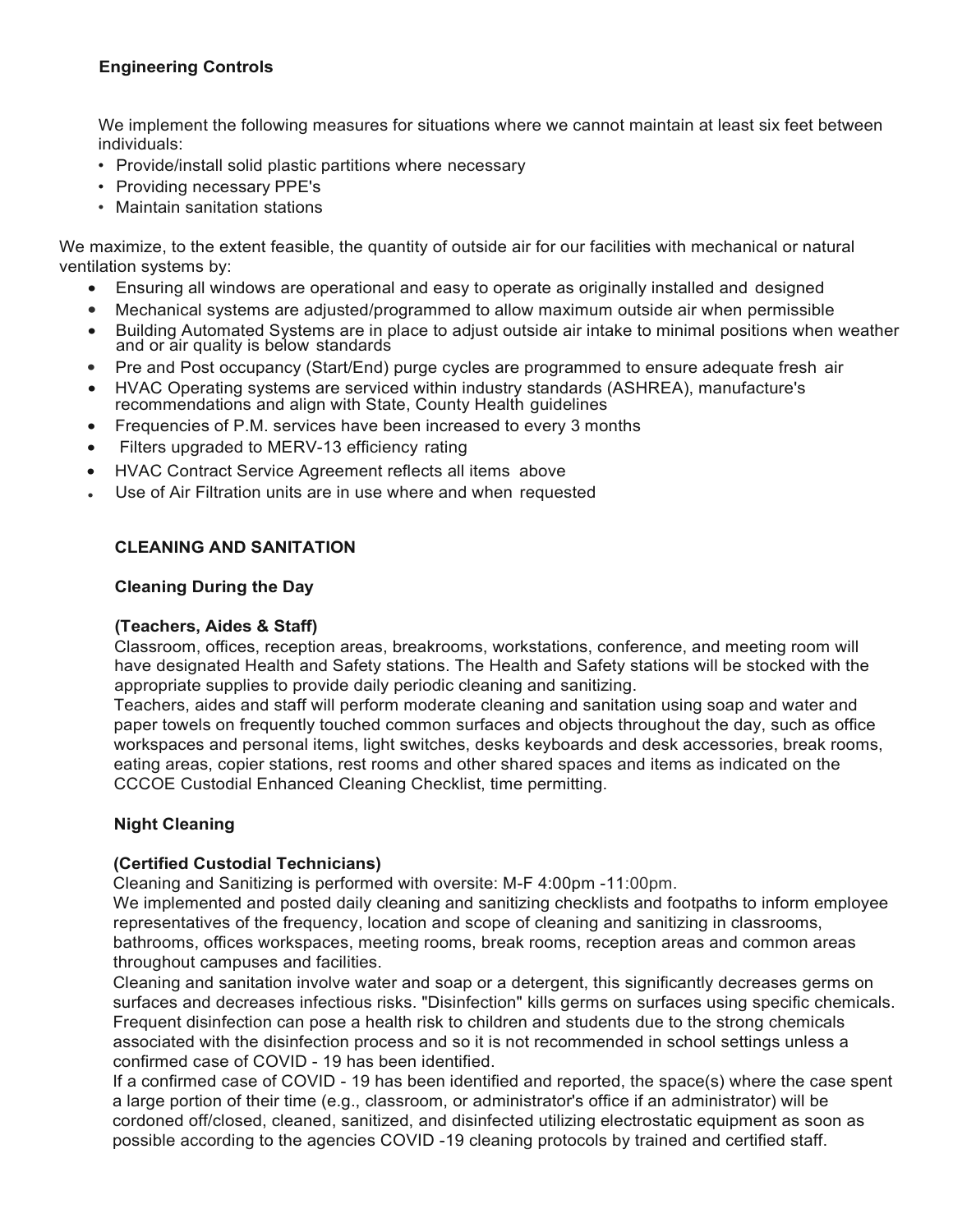Routine cleaning and sanitation will be using soap and water or a mild detergent and color-coded microfiber hand towels, flat mops, and dust mops according to industry standard and methodologies. High Touch Surfaces (HTS) or Frequently Touched Surfaces (FTS) will be cleaned and sanitized daily: Door handles, light switches, push bars, bathroom and kitchen fixtures, student and teacher's desks, light switches, chairs, sinks, counter tops, appliance handles, horizontal surfaces, phone handles and all other surfaces accordingly per the agencies Custodial Enhanced Cleaning Checklist)

#### **Playgrounds and outdoor equipment**

If used, outdoor playgrounds/natural play areas only require routine maintenance. Make sure that children wash or sanitize their hands before and after using these spaces. When hand hygiene is emphasized, cleaning of outdoor structures play is not required between cohorts.

### **Shared tools, equipment and personal protective equipment (PPE)**

PPE must not be shared, e.g., gloves, goggles and face shields.

Items that employees come in regular physical contact with, such as phones, headsets, desks, keyboards, writing materials, instruments and tools must also not be shared, to the extent feasible. Where there must be sharing, the items will be cleaned and sanitized between uses by providing employees training and appropriate equipment to clean and disinfect shared areas, tools and equipment.

Sharing of vehicles will be minimized to the extent feasible, and high-touch points (for example, steering wheel, door handles, seatbelt buckles, armrests, etc.) will be cleaned and sanitized between users.

### **Hand Sanitizing**

To implement effective hand sanitizing procedures, we will:

- Evaluate handwashing facilities.
- Determine the need for additional facilities.
- Encourage and allowing time for employee handwashing.
- Provide employees with an effective hand sanitizer and prohibit hand sanitizers that contain methanol (i.e., methyl alcohol).
- Encourage employees to wash their hands for at least 20 seconds each time.

### **Personal protective equipment (PPE) used to control employees' exposure to COVID-19**

We evaluate the need for PPE (such as gloves, goggles, and face shields) as required by CCR Title 8, section 3380, and provide such PPE as needed.

When it comes to respiratory protection, we evaluate the need in accordance with CCR Title 8 section 5144 when the physical distancing requirements are not feasible or maintained.

We provide and ensure use of eye protection and respiratory protection in accordance with section 5144 when employees are exposed to procedures that may aerosolize potentially infectious material such as saliva or respiratory tract fluids.

# **Investigating and Responding to COVID-19 Cases**

This will be accomplished by using the **Appendix C: Investigating COVID-19 Cases** form.

Employees who had potential COVID-19 exposure in our workplace will be:

- **Offered COVID-19 testing at no cost during their working hours.**
- **The information on benefits described in Training and Instruction, and Exclusion of COVID-19 cases, below, will be provided to them.**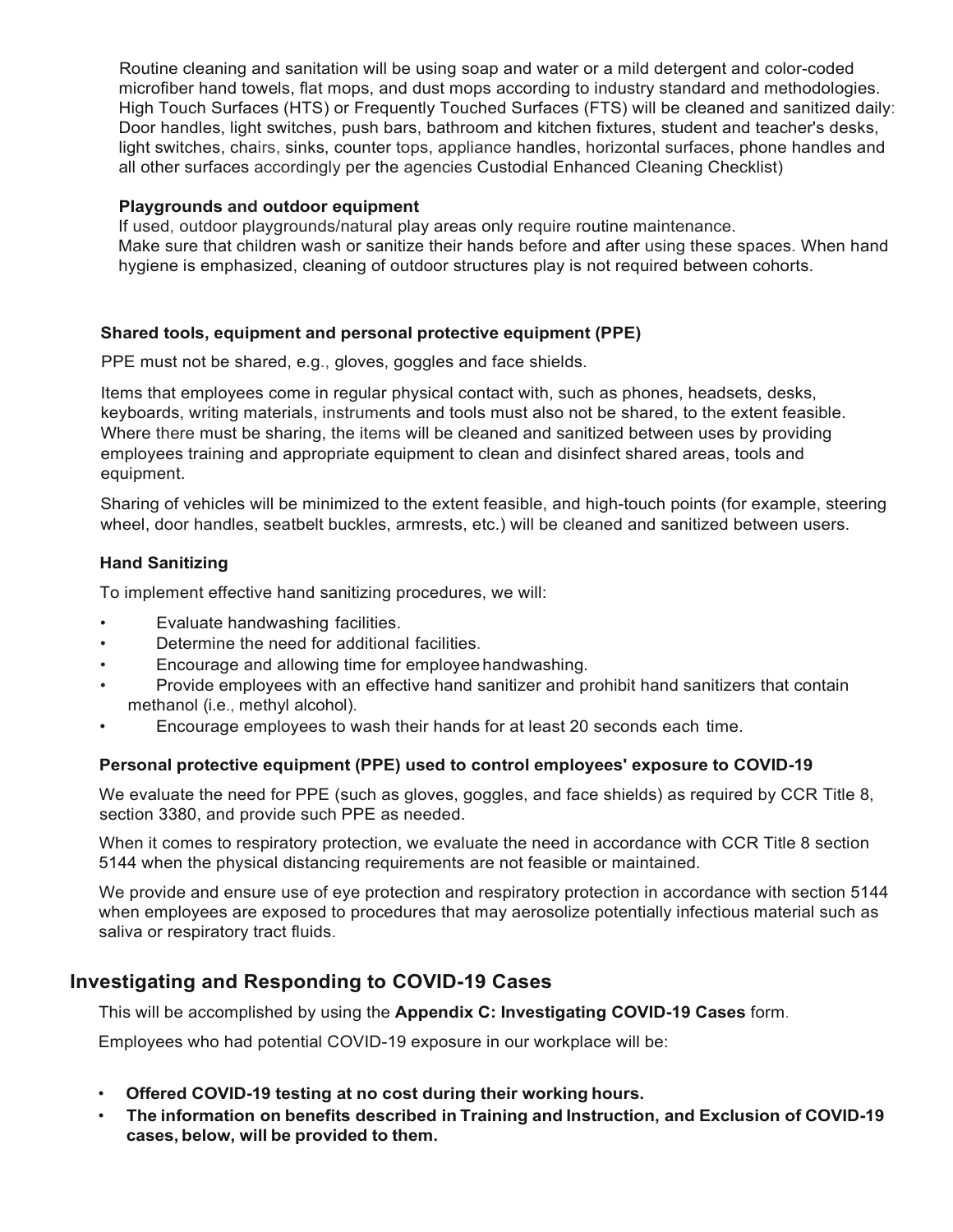# **System for Communicating**

Our goal is to ensure that we have effective two-way communication with our employees, in a form they can readily understand, and that it includes the following information:

- In the event of possible COVID exposure or hazards, employees will communicate verbally (telephone, Zoom or MS Teams) or in writing (email or text) to their direct supeNisor. Employees will be directed per CCHS Guidelines for monitoring or isolation due to exposure orhazard.
- Employees can report symptoms and hazards without fear of reprisal. All reports will be considered secure and confidential
- The CCCOE will work in good faith with the employee to provide reasonable accommodations or leave options in the event of severe illness hazards or potential exposures. This could include, but is not limited to, working remotely, paid leave per FFCRA, or AWOP.
- Employees will be provided the options to test onsite through Curative Testing, CCHS or their health insurer. The latter options will require employees providing proof of test completion and negative COVD test results.
- In the event we are required to provide testing because of a workplace exposure or outbreak, we will communicate the plan for providing testing and inform affected employees of the reason for the testing and the possible consequences of a positive test.
- Information about COVID-19 hazards employees (including other employers and individuals in contact with our workplace) may be exposed to, what is being done to control those hazards, and our COVID-19 policies and procedures.

# **Training and Instruction**

We will provide effective training and instruction that includes:

- Our COVID-19 policies and procedures to protect employees from COVID-19 hazards.
- Information regarding COVID-19-related benefits to which the employee may be entitled under applicable federal, state, or local laws.
- The fact that:
	- o COVID-19 is an infectious disease that can be spread through the air.
	- o COVID-19 may be transmitted when a person touches a contaminated object and then touches their eyes, nose, or mouth.
	- o An infectious person may have no symptoms.
- Methods of physical distancing of at least six feet and the importance of combining physical distancing with the wearing of face coverings.
- The fact that particles containing the virus can travel more than six feet, especially indoors, so physical distancing must be combined with other controls, including face coverings and hand hygiene, to be effective.
- The importance of frequent hand washing with soap and water for at least 20 seconds and using hand sanitizer when employees do not have immediate access to a sink or hand washing facility, and that hand sanitizer does not work if the hands are soiled.
- Proper use of face coverings and the fact that face coverings are not respiratory protective equipment - face coverings are intended to primarily protect other individuals from the wearer of the face covering.
- COVID-19 symptoms, and the importance of obtaining a COVID-19 test and not coming to work if the employee has COVID-19 symptoms.

**Appendix D: COVID-19 Training Roster** will be used to document this training.

# **Exclusion of COVID-19 Cases**

Where we have a COVID-19 case in our workplace, we will limit transmission by:

• Ensuring that COVID-19 cases are excluded from the workplace until our return-to-workrequirements are met.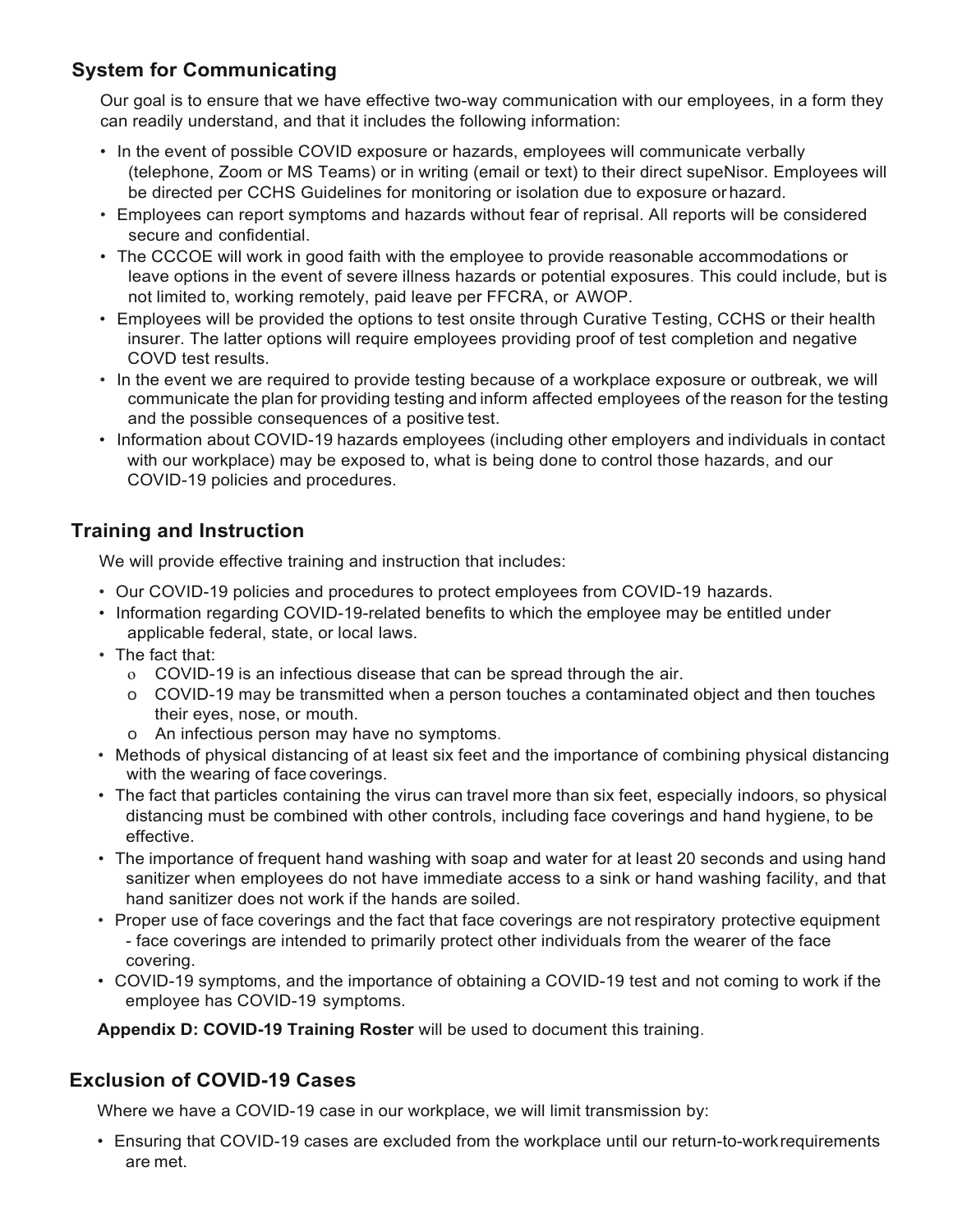- Excluding employees with COVID-19 exposure from the workplace for 14 days after the last known COVID-19 exposure to a COVID-19 case.
- Continuing and maintaining an employee's earnings, seniority, and all other employee rights and benefits whenever we have demonstrated that the COVID-19 exposure is work related. This will be accomplished by providing employer paid sick leave via worker's compensation benefits and leave options through CFRA/FMLNFFCRA.
- Providing employees at the time of exclusion with information on available benefits.

# **Reporting, Recordkeeping, and Access**

It is our policy to:

- Report information about COVID-19 cases at our workplace to the local health department whenever required by law, and provide any related information requested by the local health department.
- Report immediately to Cal/OSHA any COVID-19-related serious illnesses or death, as defined under CCR Title 8 section 330(h), of an employee occurring in our place of employment or in connection with any employment.
- Maintain records of the steps taken to implement our written COVID-19 Prevention Program in accordance with CCR Title 8 section3203(b).
- Make our written COVID-19 Prevention Program available at the workplace to employees, authorized employee representatives, and to representatives of Cal/OSHA immediately upon request.
- Use the **Appendix C: Investigating COVID-19 Cases** form to keep a record of and track all COVID-19 cases. The information will be made available to employees, authorized employee representatives, or as otherwise required by law, with personal identifying information removed.

# **Return-to-Work Criteria**

- COVID-19 cases with COVID-19 symptoms will not return to work until all the following have occurred:
	- o At least 24 hours have passed since a fever of 100.4 or higher has resolved without the use of fever-reducing medications.
	- o COVID-19 symptoms have improved.
	- o At least 10 days have passed since COVID-19 symptoms first appeared.
- COVID-19 cases who tested positive but never developed COVID-19 symptoms will not return to work until a minimum of 10 days have passed since the date of specimen collection of their first positive COVID-19 test.
- **A negative COVID-19 test will not be required for an employee to return to work.**
- If an order to isolate or quarantine an employee is issued by a local or state health official, the employee will not return to work until the period of isolation or quarantine is completed or the order is lifted. If no period was specified, then the period will be 10 days from the time the order to isolate was effective, or 14 days from the time the order to quarantine was effective.

**APPRO ED: Lynn Mackey, Contra Costa County S rintendent of Schools**

**Date**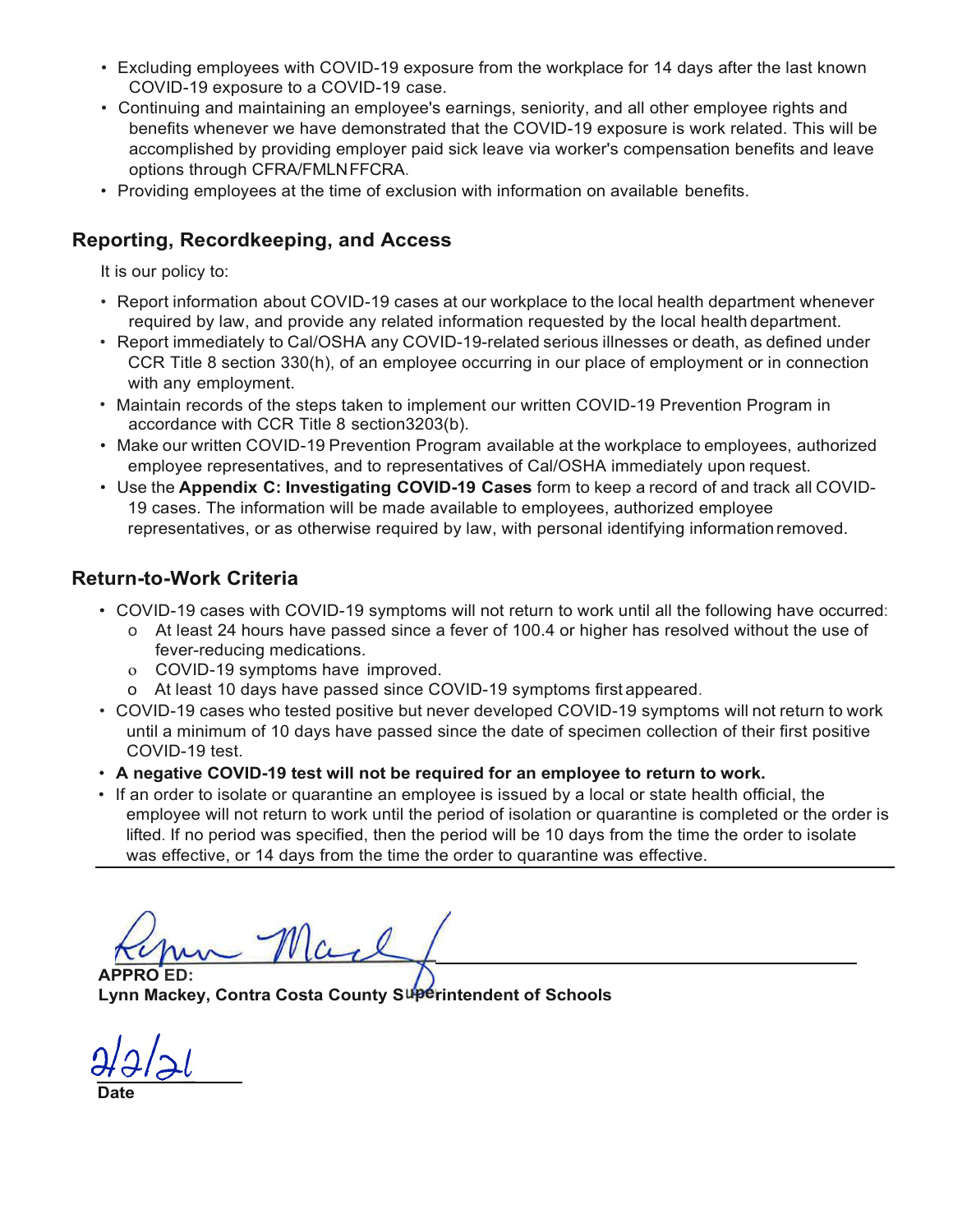# **Appendix A: Identification of COVID-19 Hazards**

All persons, regardless of symptoms or negative COVID-19 test results, will be considered potentially infectious . Particular attention will be paid to areas where people may congregate or encounter one another, regardless of whether employees are performing an assigned work task or not. For example: meetings, entrances, bathrooms, hallways , aisles, walkways, elevators , break or eating areas, cool-down areas, and waiting areas.

Evaluation of potential workplace exposure will be to all persons at the workplace or who may enter the workplace, including coworkers, employees of other entities, members of the public, customers or clients, and independent contractors. We will consider how employees and other persons enter, leave, and travel through the workplace, in addition to addressing fixed work locations.

## **Person conducting the evaluation:**

**Date:**

## **Name(s) of employee and authorized employee representative that participated:**

| Interaction, area, activity,<br>work task, process,<br>equipment and material<br>that potentially exposes<br>employees to COVID-19<br>hazards | <b>Places and times</b> | <b>Potential for COVID-19</b><br>exposures and employees<br>affected, including members<br>of the public and employees<br>of other employers | <b>Existing and/or</b><br>additional COVID-19<br>prevention controls,<br>including barriers,<br>partitions and<br>ventilation |
|-----------------------------------------------------------------------------------------------------------------------------------------------|-------------------------|----------------------------------------------------------------------------------------------------------------------------------------------|-------------------------------------------------------------------------------------------------------------------------------|
|                                                                                                                                               |                         |                                                                                                                                              |                                                                                                                               |
|                                                                                                                                               |                         |                                                                                                                                              |                                                                                                                               |
|                                                                                                                                               |                         |                                                                                                                                              |                                                                                                                               |
|                                                                                                                                               |                         |                                                                                                                                              |                                                                                                                               |
|                                                                                                                                               |                         |                                                                                                                                              |                                                                                                                               |
|                                                                                                                                               |                         |                                                                                                                                              |                                                                                                                               |
|                                                                                                                                               |                         |                                                                                                                                              |                                                                                                                               |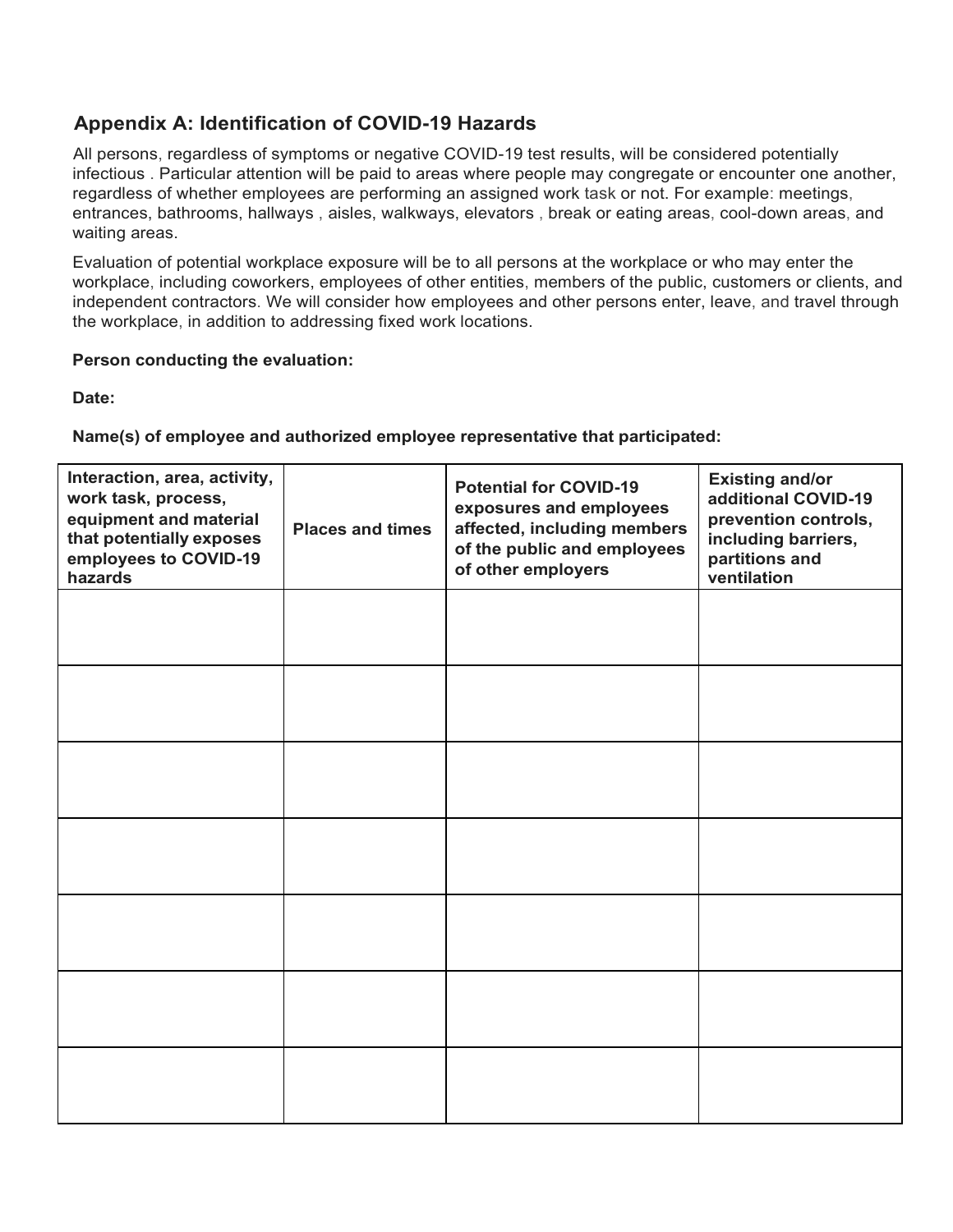# **Appendix B: COVID-19 Inspections**

# **Date: Name of person conducting the inspection:**

**Work location evaluated:**

| <b>Exposure Controls</b>                                                                                                                                                                                                                                                                                                                                                                                                                           | <b>Status</b> | <b>Person Assigned</b><br>to Correct | <b>Date Corrected</b> |
|----------------------------------------------------------------------------------------------------------------------------------------------------------------------------------------------------------------------------------------------------------------------------------------------------------------------------------------------------------------------------------------------------------------------------------------------------|---------------|--------------------------------------|-----------------------|
| <b>Engineering</b>                                                                                                                                                                                                                                                                                                                                                                                                                                 |               |                                      |                       |
| <b>Barriers/partitions</b>                                                                                                                                                                                                                                                                                                                                                                                                                         |               |                                      |                       |
| Ventilation (amount of fresh air and                                                                                                                                                                                                                                                                                                                                                                                                               |               |                                      |                       |
| filtration maximized)                                                                                                                                                                                                                                                                                                                                                                                                                              |               |                                      |                       |
| Additional room air filtration                                                                                                                                                                                                                                                                                                                                                                                                                     |               |                                      |                       |
| <b>Administrative</b>                                                                                                                                                                                                                                                                                                                                                                                                                              |               |                                      |                       |
| Physical distancing                                                                                                                                                                                                                                                                                                                                                                                                                                |               |                                      |                       |
| Surface cleaning and sanitizing<br>(frequently enough and adequate<br>supplies)                                                                                                                                                                                                                                                                                                                                                                    |               |                                      |                       |
| Hand washing facilities (adequate<br>numbers and supplies)                                                                                                                                                                                                                                                                                                                                                                                         |               |                                      |                       |
| Hand sanitizing solutions being used according<br>to manufacturer instructions                                                                                                                                                                                                                                                                                                                                                                     |               |                                      |                       |
| Posting of space occupancy limits                                                                                                                                                                                                                                                                                                                                                                                                                  |               |                                      |                       |
| <b>PPE</b> (not shared, available and being worn)                                                                                                                                                                                                                                                                                                                                                                                                  |               |                                      |                       |
| Face coverings (cleaned sufficiently often)                                                                                                                                                                                                                                                                                                                                                                                                        |               |                                      |                       |
| Gloves                                                                                                                                                                                                                                                                                                                                                                                                                                             |               |                                      |                       |
| Face shields/goggles                                                                                                                                                                                                                                                                                                                                                                                                                               |               |                                      |                       |
| Respiratory protection                                                                                                                                                                                                                                                                                                                                                                                                                             |               |                                      |                       |
| Classroom#:<br>Hand sanitizer<br>$\Omega$<br>Signage is sufficient and strategically placed<br>$\overline{0}$<br><b>Physical Distance Markings</b><br>$\overline{0}$<br>Cleaning Materials are available<br>$\theta$<br>Gloves are available<br>$\theta$<br>Masks are available<br>$\mathbf{0}$<br>Room is decluttered<br>$\Omega$<br>Clean/dirty bins are available<br>$\mathbf{0}$<br>Individual student supplies are marked<br>$\boldsymbol{0}$ |               |                                      |                       |
|                                                                                                                                                                                                                                                                                                                                                                                                                                                    |               |                                      |                       |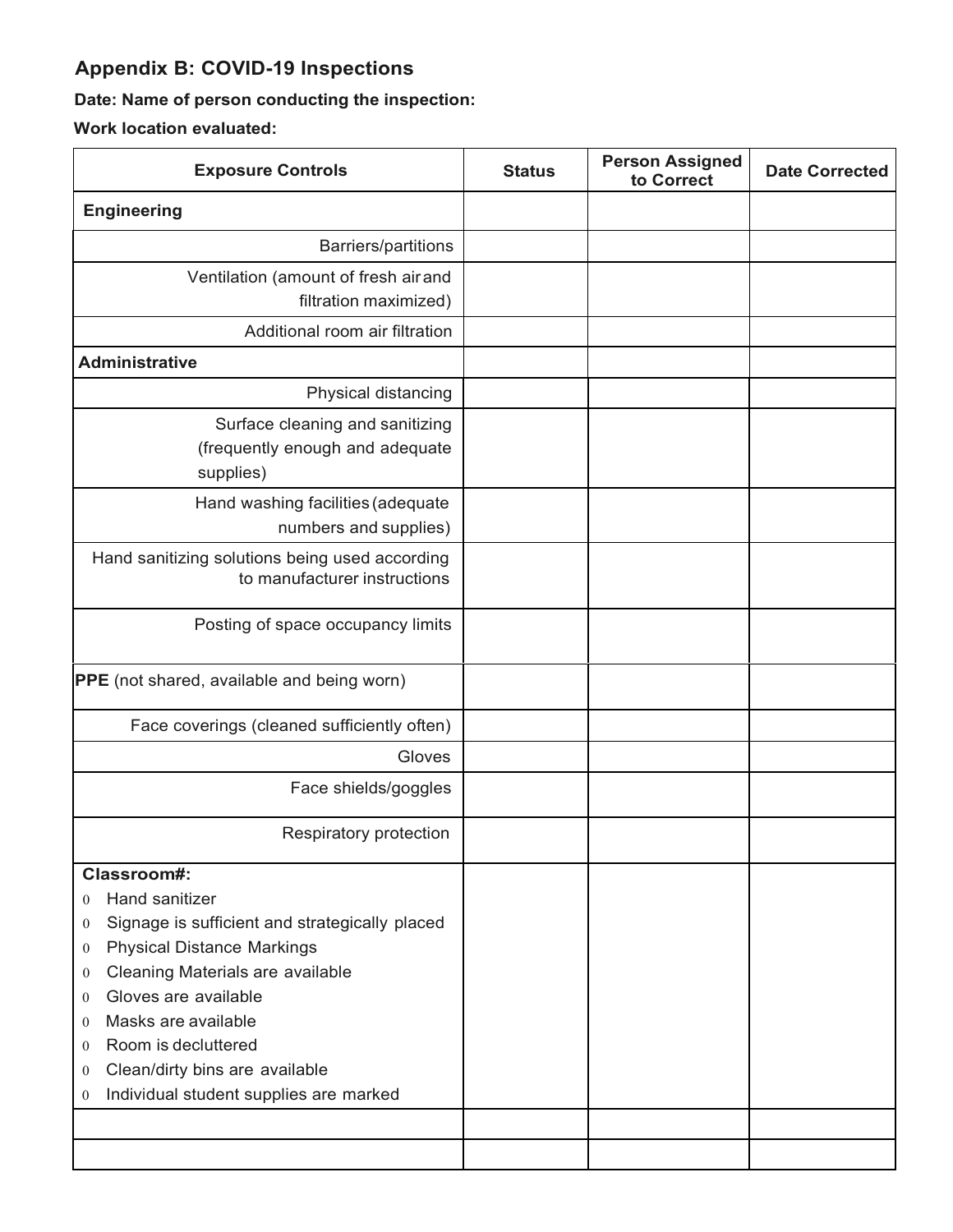# **Appendix C: Investigating COVID-19 Cases**

All personal identifying information of COVID-19 cases or symptoms will be kept confidential. All COVID-19 testing, or related medical services provided by us will be provided in a manner that ensures the confidentiality of employees, the exception being unredacted information on COVID-19 cases that will be provided immediately upon request to the local health department, CDPH, Cal/OSHA, the National Institute for Occupational Safety and Health (NIOSH), or as otherwise required by law.

All employees' medical records will also be kept confidential and not disclosed or reported without the employee's express written consent to any person within or outside the workplace, with the following exceptions: (1) Unredacted medical records provided to the local health department, CDPH, Cal/OSHA, NIOSH, or as otherwise required by law immediately upon request; and (2) Records that do not contain individually identifiable medical information or from which individually identifiable medical information has been removed.

### **Date:**

## **Name of person conducting the investigation:**

| <b>Employee (or non-</b><br>employee*) name:                                                      | <b>Occupation (if non-</b><br>employee, why they<br>were in the workplace):                                           |  |
|---------------------------------------------------------------------------------------------------|-----------------------------------------------------------------------------------------------------------------------|--|
| <b>Location where</b><br>employee worked (or<br>non-employee was<br>present in the<br>workolace): | Date investigation was<br>initiated:                                                                                  |  |
| Was COVID-19 test<br>offered?                                                                     | Name(s) of staff<br>involved in the<br>investigation:                                                                 |  |
| Date and time the<br>COVID-19 case was<br>last present in the<br>workplace:                       | Date of the positive or<br>negative test and/or<br>diagnosis:                                                         |  |
| Date the case first had<br>one or more COVID-19<br>symptoms:                                      | <b>Information received</b><br>regarding COVID-19<br>test results and onset<br>of symptoms (attach<br>documentation): |  |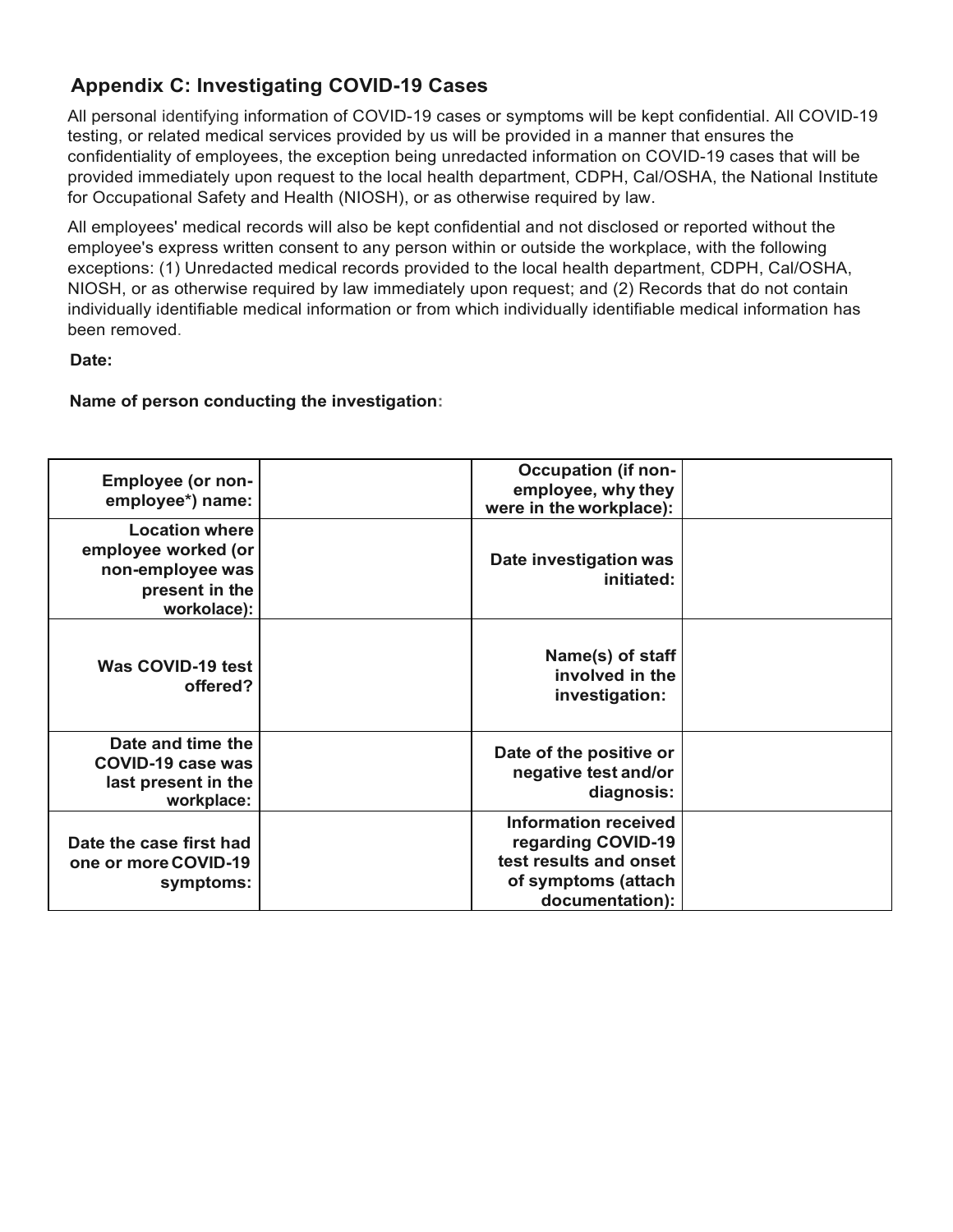| Results of the        |
|-----------------------|
| evaluation of the     |
| COVID-19 case and all |
| locations at the      |
| workplace that may    |
| have been visited by  |
| the COVID-19 case     |
| during the high-risk  |
| exposure period, and  |
| who may have been     |
| exposed(attach        |
| additional            |
| information):         |
|                       |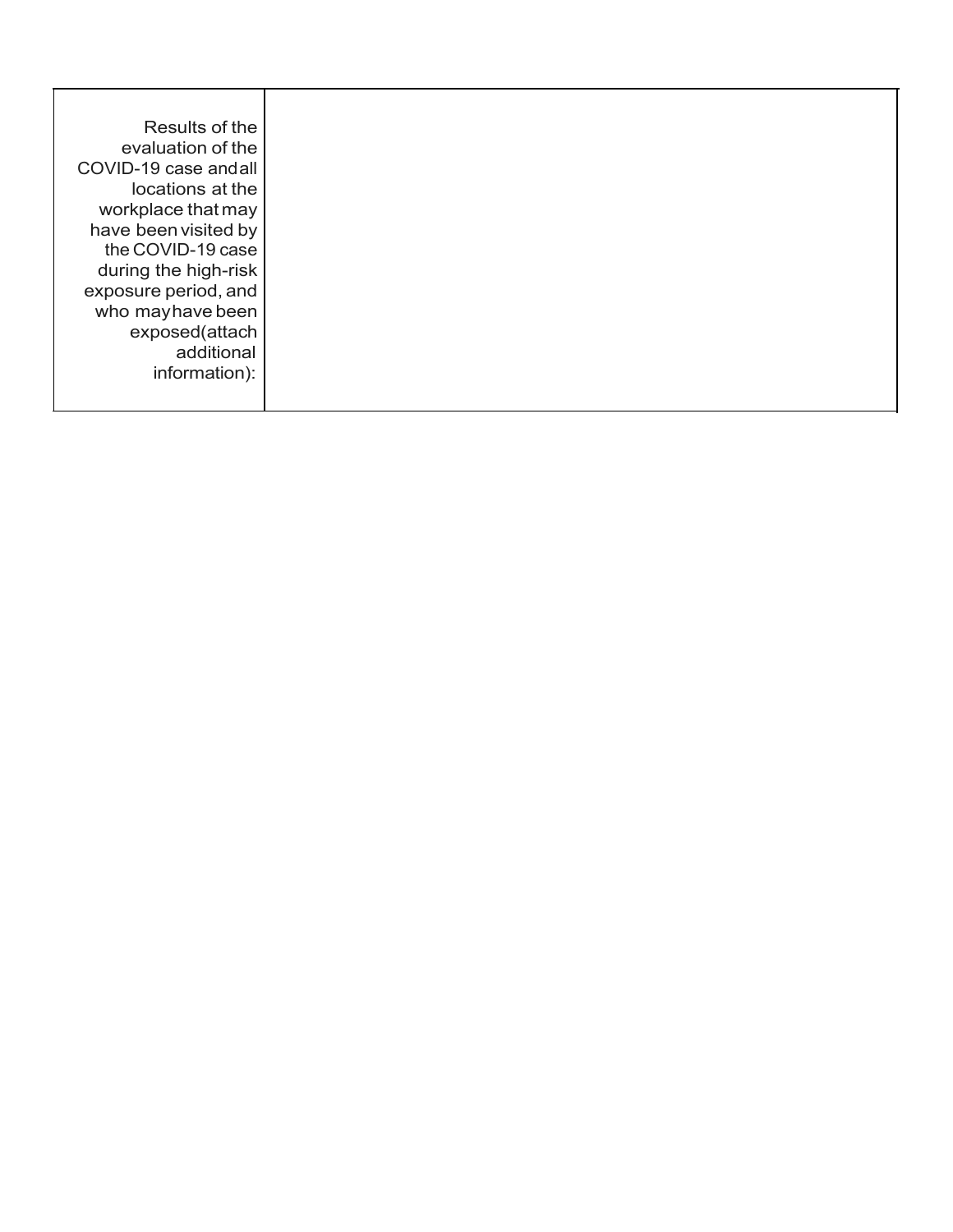| Notice given (within one business day, in a way that does not reveal any personal identifying<br>information of the COVID-19 case) of the potential COVID-19 exposure to: |                                             |                                                          |  |
|---------------------------------------------------------------------------------------------------------------------------------------------------------------------------|---------------------------------------------|----------------------------------------------------------|--|
|                                                                                                                                                                           | Date:                                       |                                                          |  |
| All employees who<br>may have had COVID-<br>19 exposure and their<br>authorized<br>representatives.                                                                       | Names of employees that<br>were notified:   |                                                          |  |
|                                                                                                                                                                           | Date:                                       |                                                          |  |
| Independent<br>contractors and other<br>employers present at<br>the workplace during<br>the high-risk exposure<br>period.                                                 | Names of individuals that<br>were notified: |                                                          |  |
| What were the<br>workplace conditions<br>that could have<br>contributed to the risk<br>of COVID-19 exposure?                                                              |                                             | What could be done<br>to reduce exposure<br>to COVID-19? |  |
| Was local health<br>department notified?                                                                                                                                  |                                             | Date:                                                    |  |

\*Should an employer be made aware of a non-employee infection source COVID-19 status.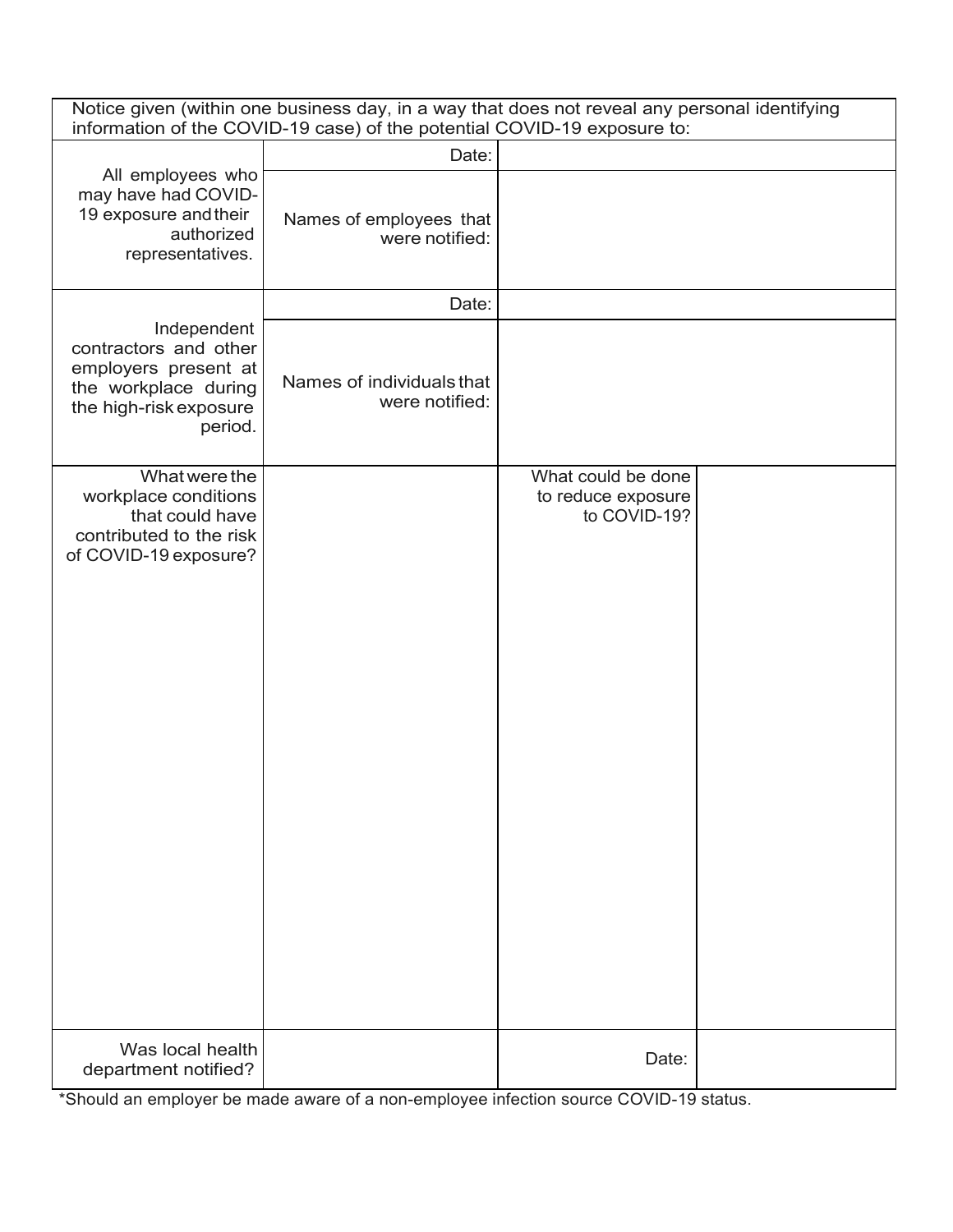# Appendix D: COVID-19 Training Roster

# Date:

Person that conducted the training:

| Employee Name | Signature |
|---------------|-----------|
|               |           |
|               |           |
|               |           |
|               |           |
|               |           |
|               |           |
|               |           |
|               |           |
|               |           |
|               |           |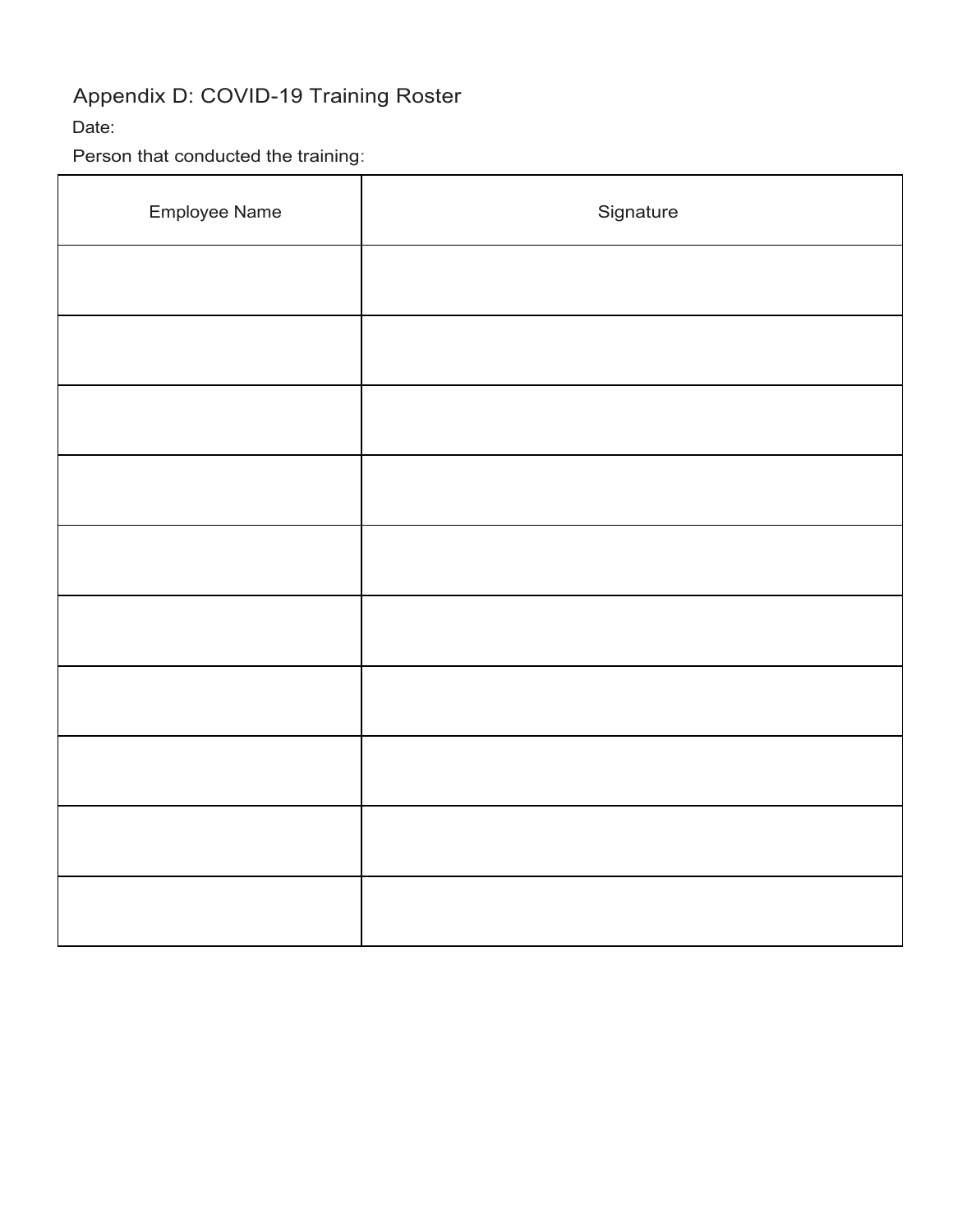# **Additional Consideration #1**

# **Multiple COVID-19 Infections and COVID-19 Outbreaks**

This section of CPP will stay in effect until there are no new COVID-19 cases detected in our workplace for a 14-day period.

## **COVID-19 testing**

- We will provide COVID-19 testing to all employees in our exposed workplace except for employees who were not present during the period of an outbreak identified by a local health department or the relevant 14-day period. COVID-19 testing will be provided at no cost to employees during employees' working hours.
- COVID-19 testing consists of the following:
	- o All employees in our exposed workplace will be immediately tested and then tested again one week later. Negative COVID-19 test results of employees with COVID-19 exposure will not impact the duration of any quarantine period required by, or orders issued by, the local health department.
	- o After the first two COVID-19 tests, we will continue to provide COVID-19 testing of employees who remain at the workplace at least once per week, or more frequently if recommended by the local health department, until there are no new COVID-19 cases detected in our workplace for a 14-day period.
	- o We will provide additional testing when deemed necessary by Cal/OSHA

### **Exclusion of COVID-19 cases**

We will ensure COVID-19 cases and employees who had COVID-19 exposure are excluded from the workplace in accordance with our CPP **Exclusion of COVID-19 Cases** and **Return to Work Criteria**  requirements, and local health officer orders if applicable.

### **Investigation of workplace COVID-19 illness**

We will immediately investigate and determine possible workplace-related factors that contributed to the COVID-19 outbreak in accordance with our CPP **Investigating and Responding to COVID-19 Cases.**

### **COVID-19 investigation, review, and hazard correction**

In addition to our CPP **Identification and Evaluation of COVID-19 Hazards** and **Correction of COVID-19 Hazards,** we will immediately perform a review of potentially relevant COVID-19 policies, procedures, and controls and implement changes as needed to prevent further spread of COVID-19.

The investigation and review will be documented and include:

- Investigation of new or unabated COVID-19 hazards including:
	- o Our leave policies and practices and whether employees are discouraged from remaining home when sick.
	- o Our COVID-19 testing policies.
	- o Insufficient outdoor air.
	- o Insufficient air filtration.
	- o Lack of physical distancing.
- Updating the review:
	- o Every thirty days that the outbreak continues.
	- o In response to new information or to new or previously unrecognized COVID-19 hazards.
	- o When otherwise necessary.
- Implementing changes to reduce the transmission of COVID-19 based on the investigation and review. We will consider: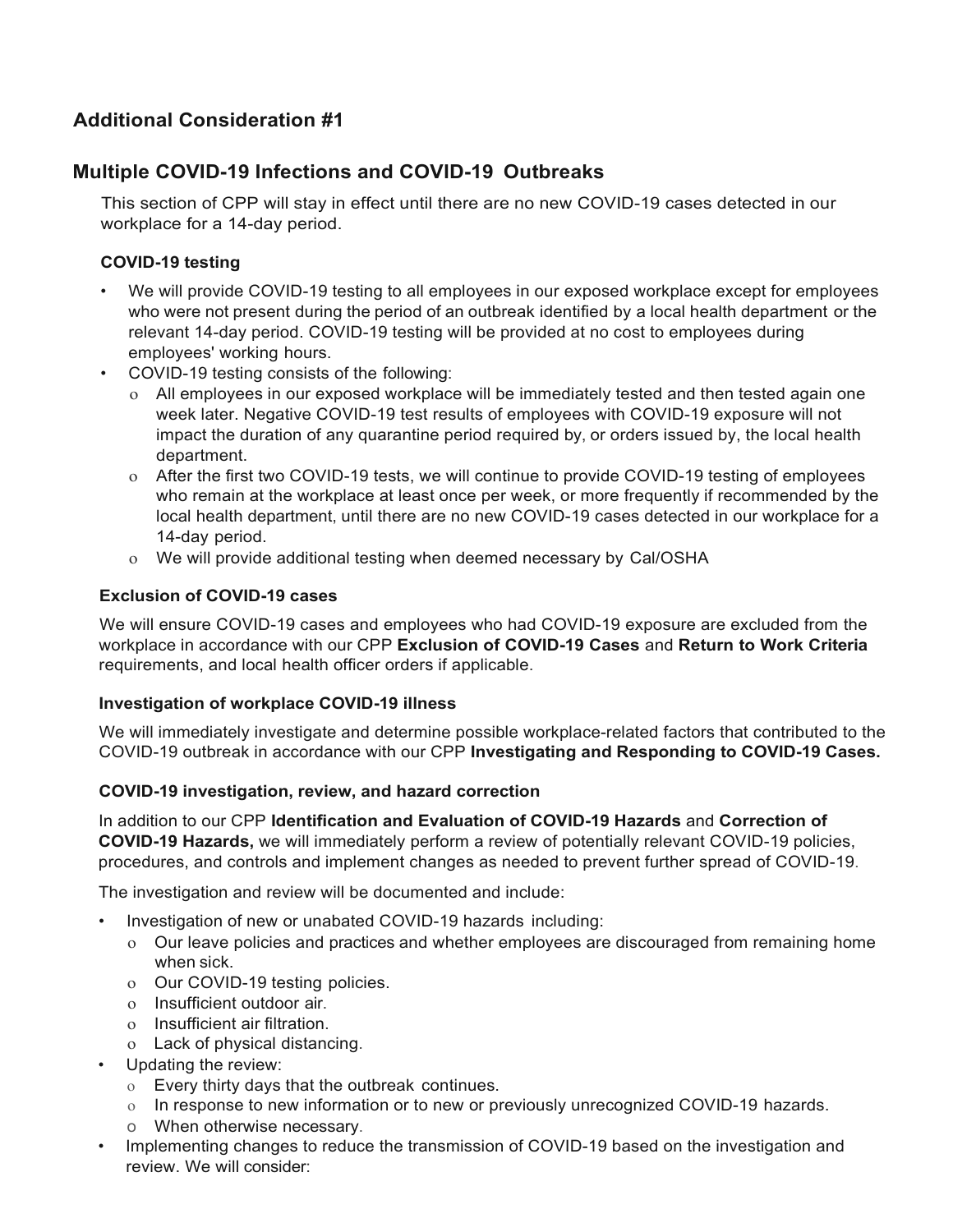- o Moving indoor tasks outdoors or having them performed remotely.
- o Increasing outdoor air supply when work is done indoors.
- o Improving air filtration.
- o Increasing physical distancing as much as possible.
- o Respiratory protection.
- o [describe other applicable controls].

#### **Notifications to the local health department**

- Immediately, but no longer than 48 hours after learning of three or more COVID-19 cases in our workplace, we will contact the local health department for guidance on preventing the further spread of COVID-19 within the workplace.
- We will provide to the local health department the total number of COVID-19 cases and for each COVID-19 case, the name, contact information, occupation, workplace location, business address, the hospitalization and/or fatality status, and North American Industry Classification System code of the workplace of the COVID-19 case, and any other information requested by the local health department. We will continue to give notice to the local health department of any subsequent COVID-19 cases at our workplace.